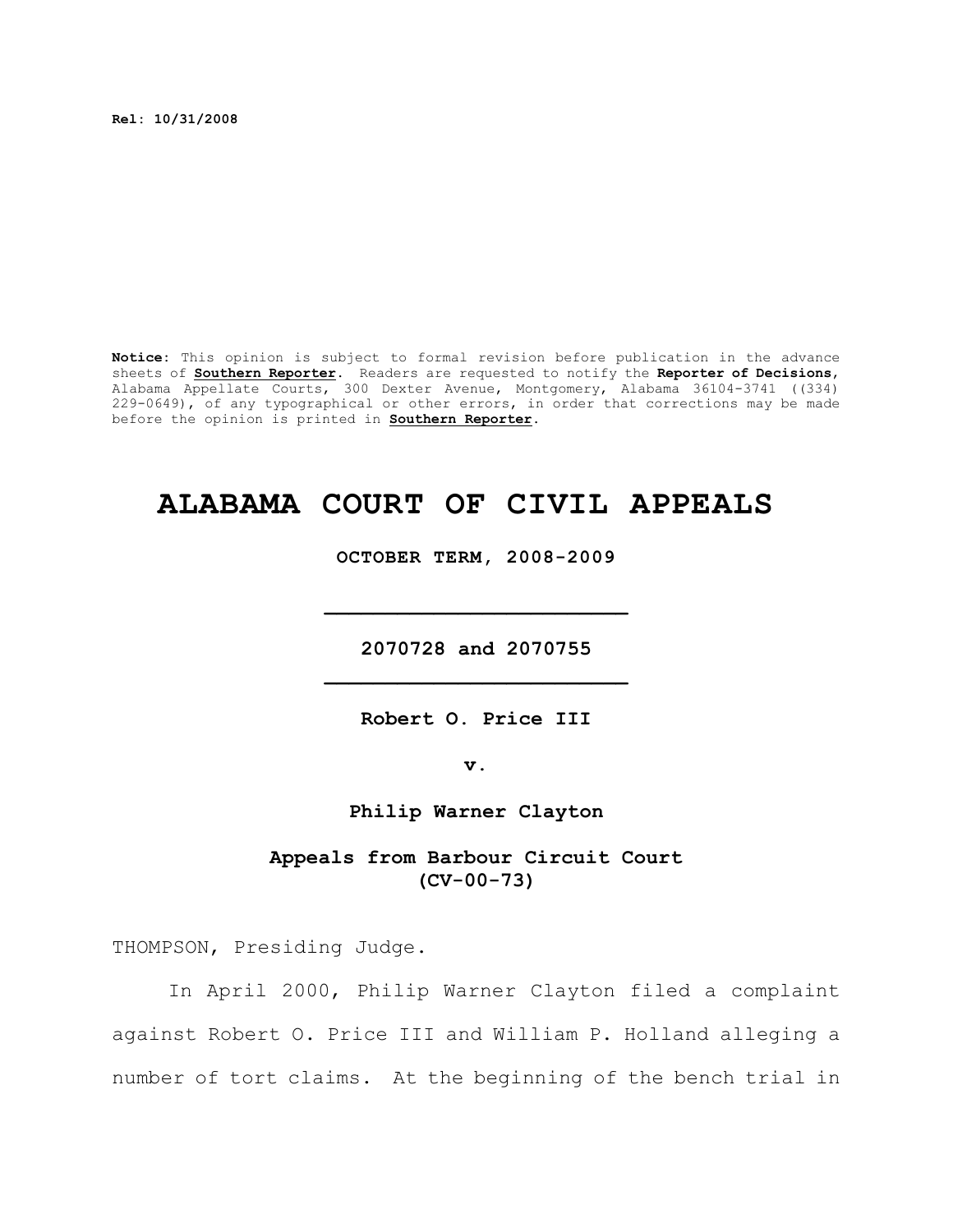the action, Price and Holland each admitted to having received earnings from a contest and falsely reporting those earnings as income received by Clayton on Internal Revenue Service 1099 forms. In addition, Price admitted that he sent an e-mail message disparaging Clayton to the Alabama National Guard, of which Clayton was a member, and to the law school Clayton was attending at the time. The Alabama National Guard investigated each of the 10 allegations contained in the email and determined 2 of those allegations to be "substantiated"; Clayton received a reprimand as a result of that investigation. The Alabama State Bar, into which Clayton was seeking admission, investigated Clayton as a result of Price's e-mail; it is not clear whether Price sent the e-mail to the Alabama State Bar or whether that organization learned of the e-mail after it had been sent to Clayton's law school. It does not appear that the Alabama State Bar took any action against Clayton as a result of its investigation.

After Price and Holland admitted liability for falsely reporting the contest earnings as income to Clayton and Price admitted sending the e-mail, the only remaining issue before the trial court was the assessment of damages, and the bench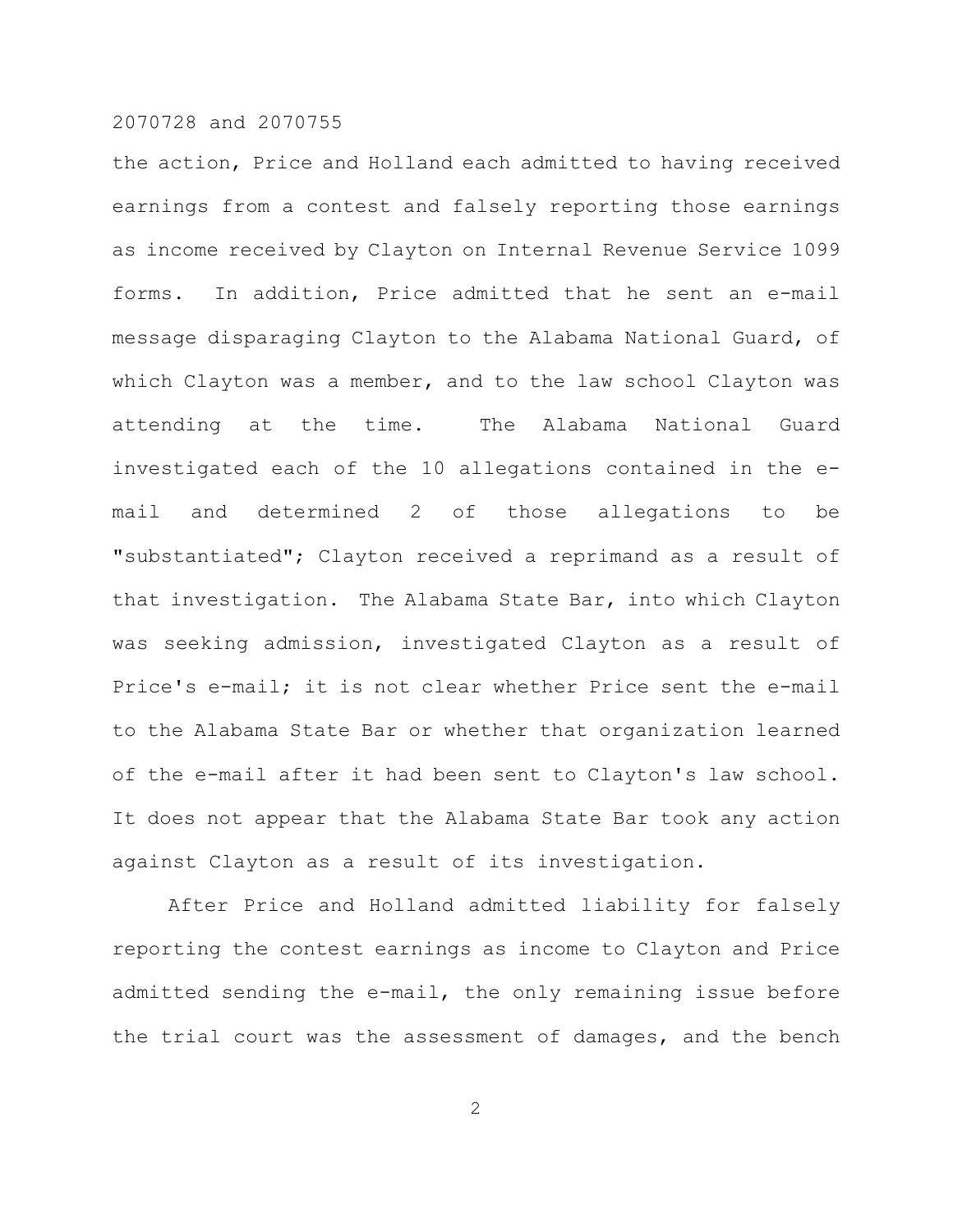trial proceeded on that issue. On February 12, 2007, the trial court entered a judgment in favor of Clayton awarding him \$25,000 in damages from Holland and \$50,000 in damages from Price. Price and Clayton each appealed; those appeals were consolidated, and this court affirmed the trial court's judgment, without an opinion. Price v. Clayton (Nos. 2060476 and 2060639, Feb. 15, 2008),  $\_\_\_\$  So. 2d  $\_\_\_\$  (Ala. Civ. App. 2008) (table) ("Price v. Clayton I").

On March  $6$ , 2008, Price filed a pro  $\mathrm{se}^\text{\tiny{1}}$  application for a rehearing in this court.<sup>2</sup> On March 12, 2008, Price filed in this court a "motion to set aside" the trial court's February 12, 2007, judgment. In that motion, Price alleged that he had "recently discovered" evidence of a personal relationship between the trial judge and Clayton that might call into question the trial judge's impartiality. This court treated Price's March 12, 2008, motion as a request for permission to file a motion in the trial court seeking relief under Rule

 $1$ Price has proceeded pro se in this matter since March 2008.

 $2$ This court had granted Price's earlier motion to extend the time for filing his application for a rehearing for good cause shown. See Rule 2(b), Ala. R. App. P.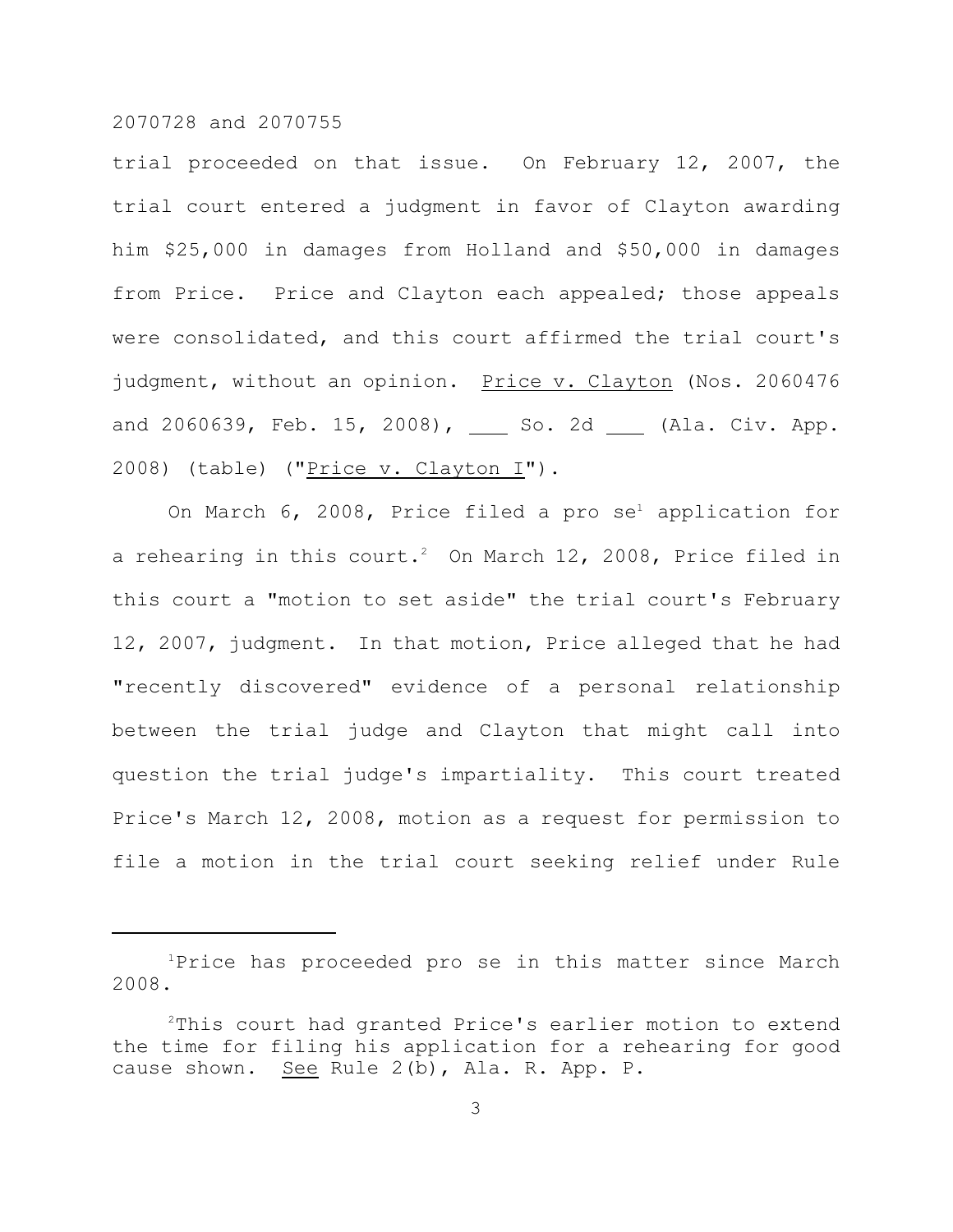60(b), Ala. Civ. P., from the February 12, 2007, judgment, and we granted that request. See Rule 60(b), Ala. R. Civ. P. ("Leave to make [a Rule 60(b)] motion need not be obtained from any appellate court except during such time as an appeal from the judgment is actually pending in such court.").

Price then filed in the trial court a motion in which he sought relief from the February 12, 2007, judgment pursuant to Rule 60(b) and moved the trial judge to recuse himself from the action. Although that motion was filed in the trial court on April 16, 2008, that motion is deemed to have been filed in the trial court on March 12, 2008, the date on which Price sought relief in this court. See Rule 60(b), Ala. R. Civ. P. ("If leave of the appellate court [to file a Rule 60(b) motion in the trial court] is obtained, the motion shall be deemed to have been made in the trial court as of the date upon which leave to make the motion was sought in the appellate court."). Accordingly, we refer to Price's motion as having been filed on March 12, 2008.

In his March 12, 2008, motion, Price alleged that the trial judge had submitted to the Character and Fitness Committee of the Alabama State Bar a September 14, 1999,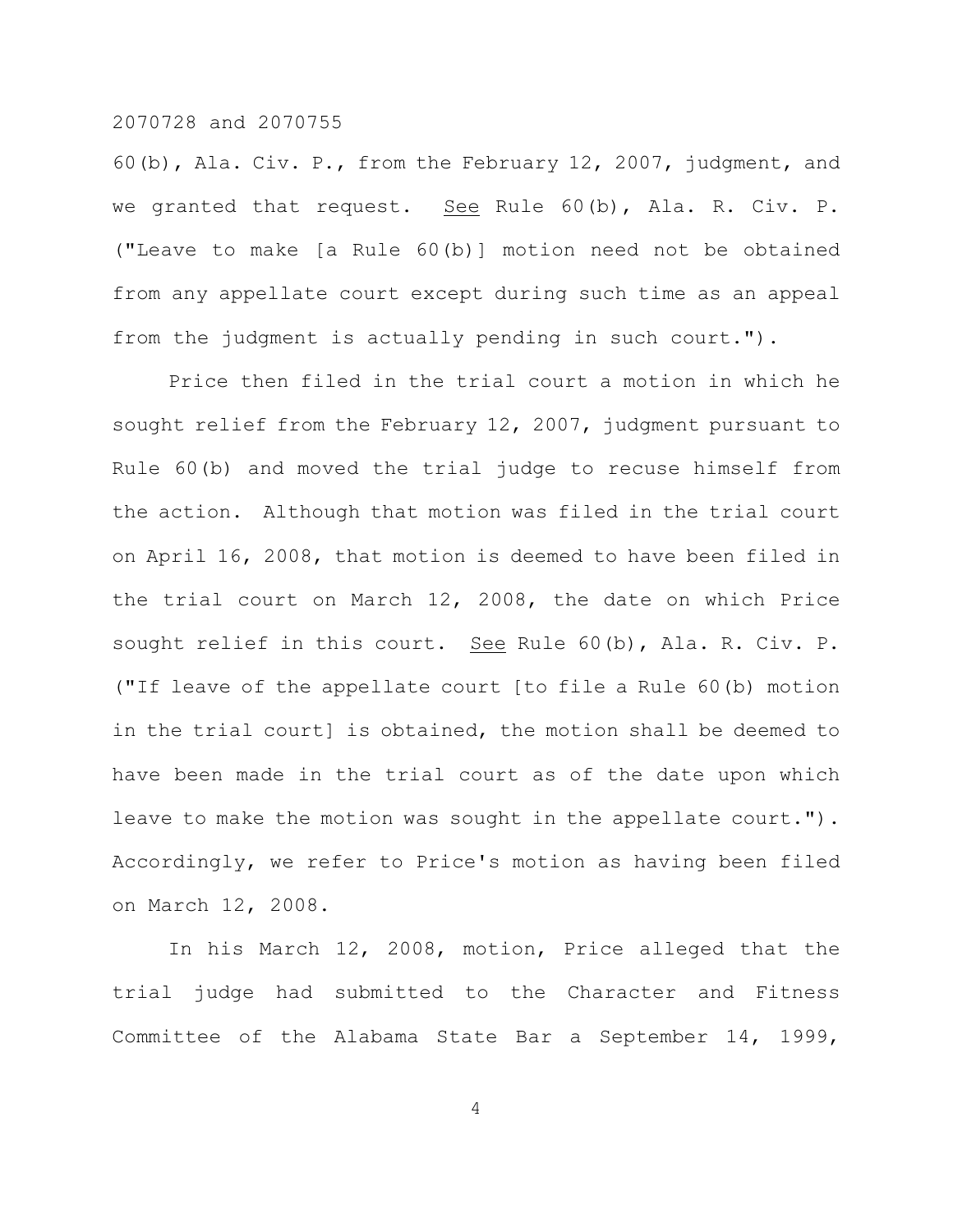affidavit recommending Clayton as an applicant for admission to the Alabama State Bar. In that motion, Price also alleged that the trial judge's execution of the September 14, 1999, affidavit violated Canon 2 of the Alabama Canons of Judicial Ethics, which, he argued, warranted the trial judge's recusal as well as a retrial of Clayton's claims against Price. In support of his March 12, 2008, motion, Price submitted the September 14, 1999, affidavit, in which the trial judge stated:

"I have known Phil Clayton for a number of years, and I know him to be a hard-working and dedicated individual who is well-respected in the community. Phil has achieved the rank of Major in the Alabama National Guard and is employed full-time with the Guard. He has served the State of Alabama well, and I know that he will be an asset to the Alabama Bar. I recommend him wholeheartedly and without reservation."

On April 18, 2008, the trial court entered a judgment denying the relief sought in Price's March 12, 2008, motion. In its April 18, 2008, judgment, the trial court stated:

"This matter comes before the Court on Defendant Price's motion seeking relief from judgment. Having considered said pro se motion in its entirety, the Court will consider this as a motion to recuse. [Price] contends that the trial court should recuse because of a Character and Fitness affidavit signed by the Court for [Clayton], a prospective law student in September 1999.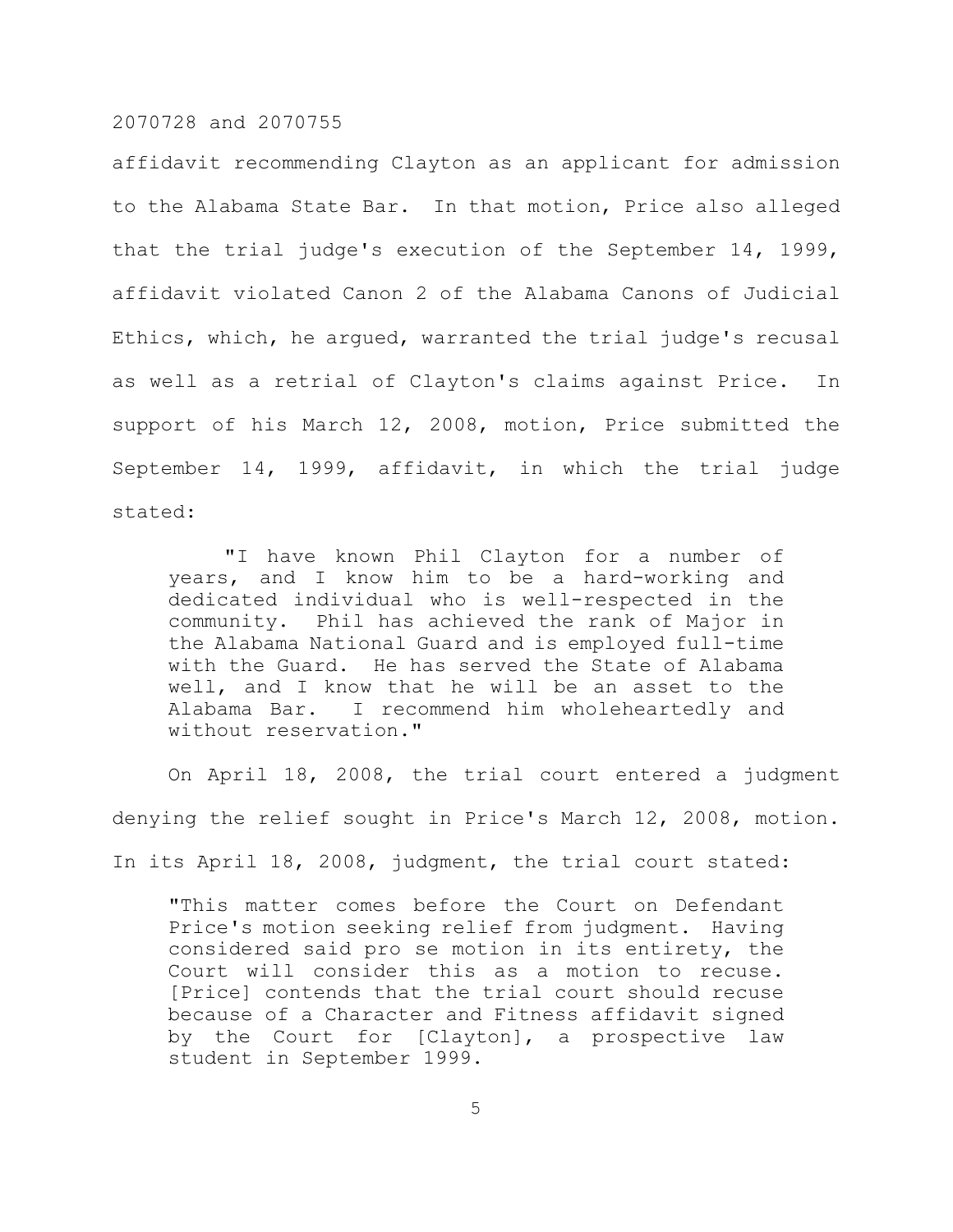"This has never been raised by any party or attorney, nor was it remembered by the Court until [Price] filed the present motion.

"Having heard the bench trial, reviewed the most recent filing and the subject affidavit, the court finds said motion shall be DENIED."

Price timely appealed on April 25, 2008; this court assigned the appeal case number 2070728. On April 28, 2008, Price filed in this court a petition for a writ of mandamus, which also purported to challenge the trial court's April 18, 2008, judgment. The petition for a writ of mandamus was assigned case number 2070755. This court consolidated the appeal and the petition for a writ of mandamus. Upon submission, this court incorporated the record from Price v. Clayton I, supra, into the record in this matter.

It is well settled that the denial of a Rule 60(b) motion is appealable. Ex parte King, 821 So. 2d 205, 209 (Ala. 2001); Williams v. Williams, 910 So. 2d 1284, 1286 (Ala. Civ. App. 2005). Thus, Price's appeal is the appropriate method of seeking appellate review of the denial of his Rule 60(b) motion, which is the sole issue raised in the appeal in case number 2070728.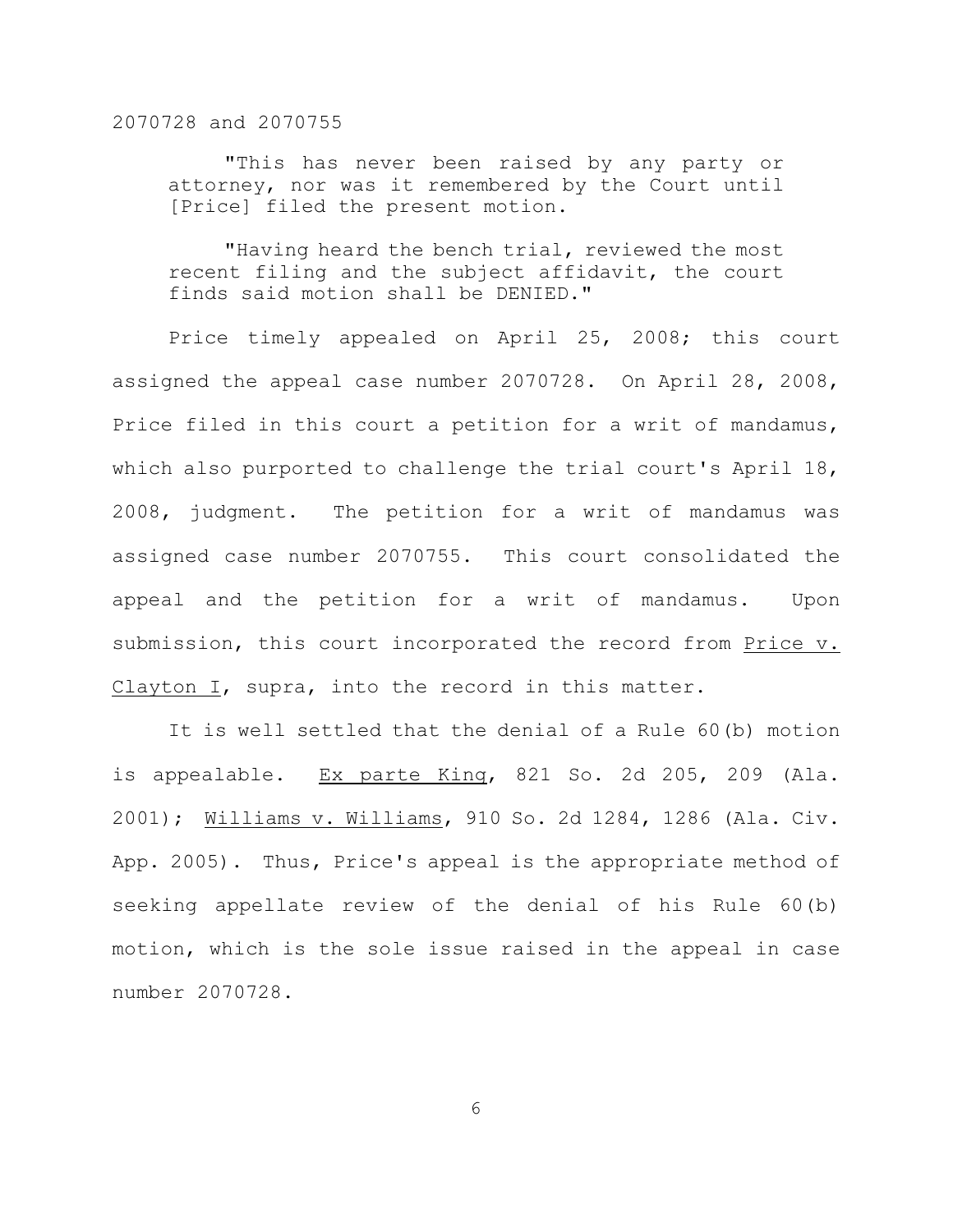However, Price's petition for a writ of mandamus in case number 2070755 is not the appropriate method for reviewing the issue raised in that petition, i.e., whether the trial judge erred in failing to recuse himself. After the trial court denied Price's March 12, 2008, motion, nothing further remained pending in the trial court. Thus, the trial court's April 18, 2008, ruling was a final judgment and was not an interlocutory order from which appellate review could be had through a petition for a writ of mandamus. See Rule 21(e)(4), Ala. R. App. P. (review by petition for writ of mandamus "encompasses the situation where a party seeks emergency and immediate appellate review of an order that is otherwise interlocutory and not appealable"). Although a petition for writ of mandamus may not be used as a substitute for an appeal, Ex parte Empire Fire & Marine Ins. Co., 720 So. 2d 892, 894-95 (Ala. 1998), this court may, in certain circumstances, treat a petition for a writ of mandamus as an appeal.

"In Ex parte Burch, 730 So. 2d 143 (Ala. 1999), our supreme court held that it had the discretion to treat a petition for a writ of mandamus as a Rule 5, Ala. R. App. P., petition for permission to appeal, and it granted permission to appeal in that case. In doing so, the supreme court stated,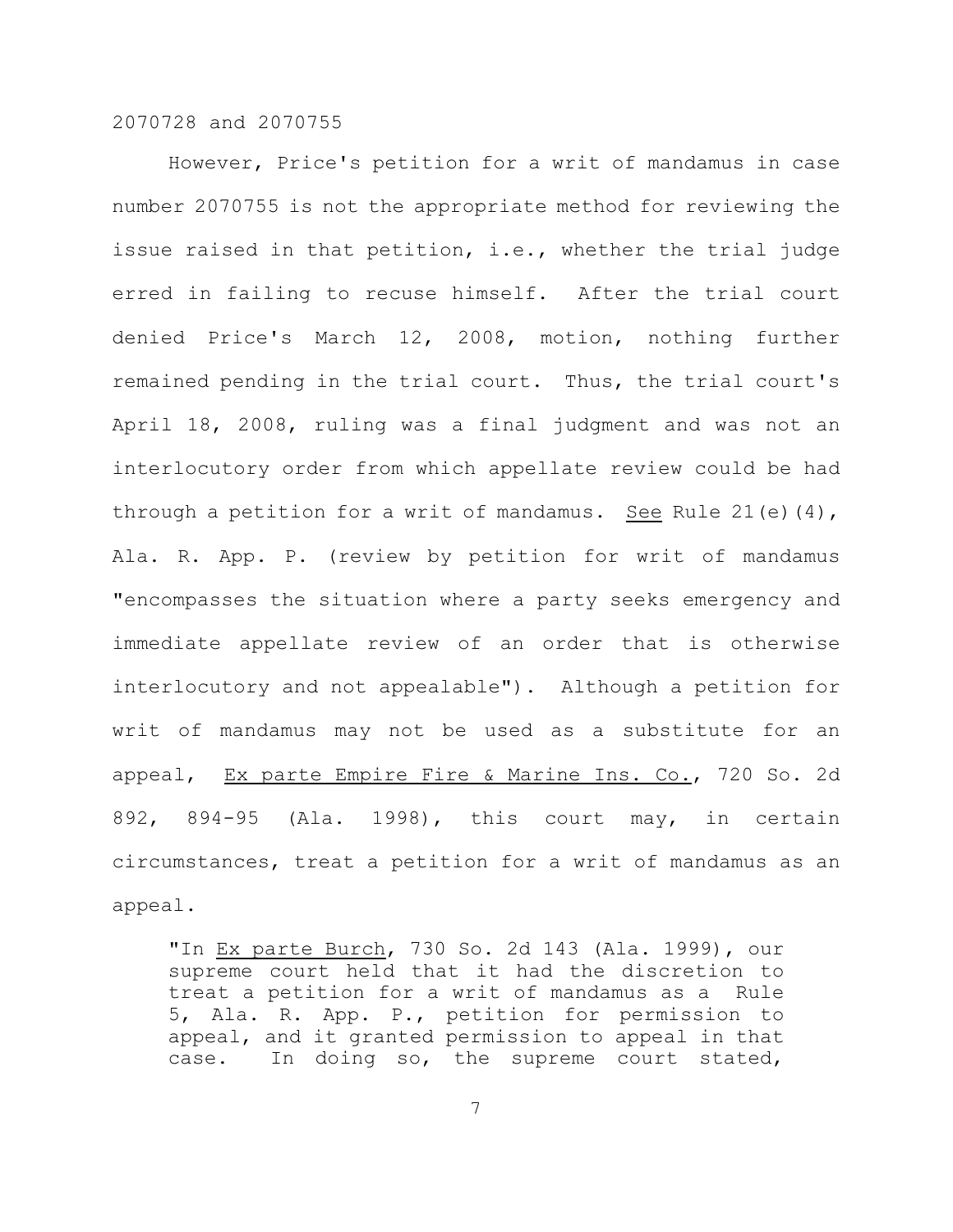'[t]here is no bright-line test for determining when this Court will treat a particular filing as a mandamus petition and when it will treat it as a notice of appeal.' Ex parte Burch, 730 So. 2d at 146. See also Ex parte C.L.J., 946 So. 2d 880, 888 (Ala. Civ. App. 2006) (in which this court elected to treat a petition for a writ of mandamus as an appeal); and Ex parte W.H., 941 So. 2d 290, 298 (Ala. Civ. App. 2006) (treating a petition for a writ of mandamus as an appeal)."

Weaver v. Weaver, [Ms. 2070778, September 26, 2008] So. 2d 1. The Civ. App. 2008).

In this case, the inquiry on appeal in case number 2070728 is whether the trial court erred in denying Price's request for relief pursuant to Rule 60(b) based on Price's argument that the trial judge should have recused himself from considering this matter. Because the issue of recusal, which is the only issue raised in the petition for a writ of mandamus in case number 2070755, is central to the inquiry on appeal in case number 2070728, we elect to treat the petition for a writ of mandamus in case number 2070755 as an appeal. See Ex parte Weaver, supra, and Ex parte Burch, supra; see also Rule 1, Ala. R. App. P. (The Rules of Appellate Procedure "shall be construed so as to assure the just, speedy, and inexpensive determination of every appellate proceeding on its merits."); and Appendix IV to the Alabama Rules of Appellate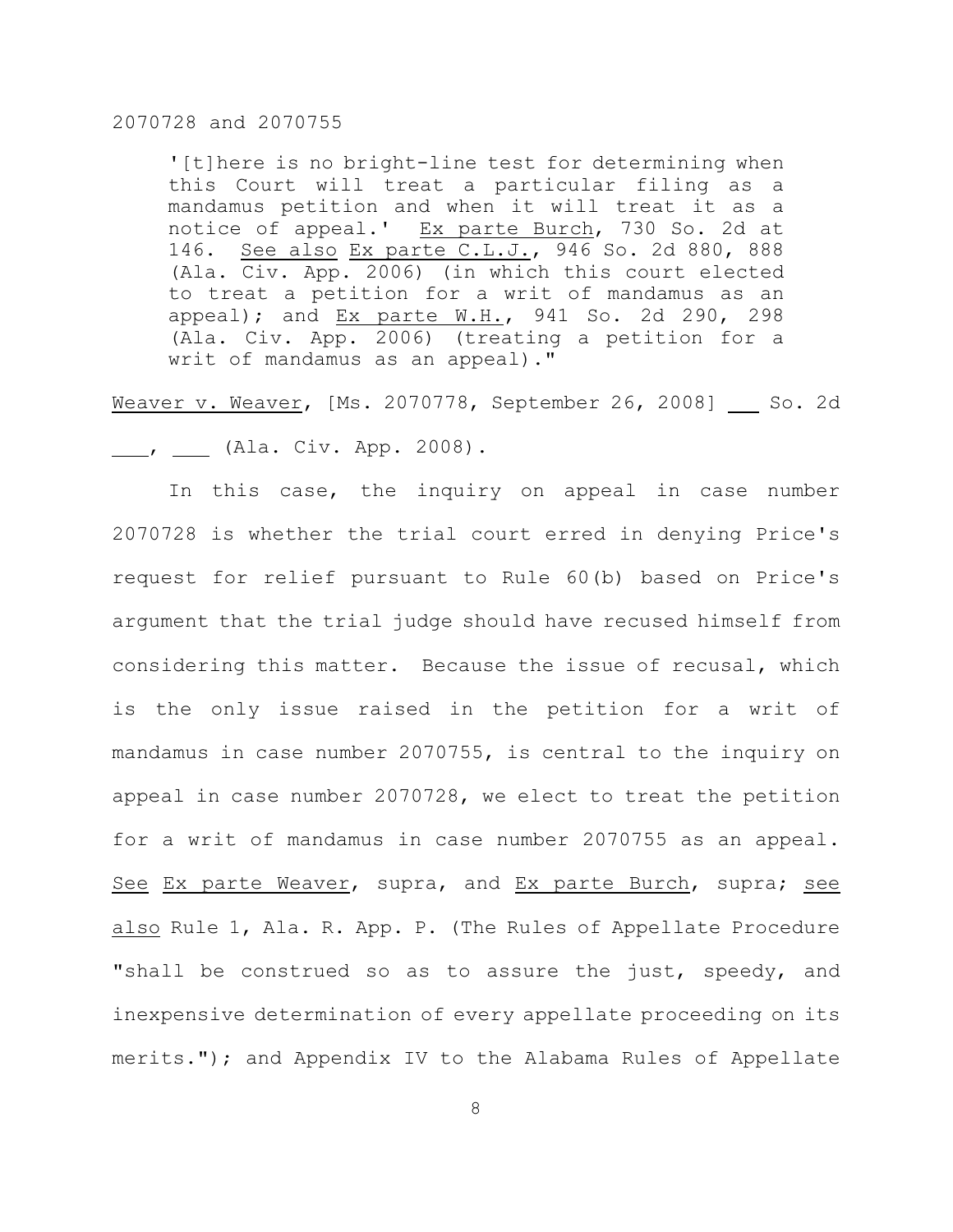Procedure (the philosophy of reaching the merits of an appeal when possible is a "principle [that] echoes throughout the rules").

Price did not specify the specific subsection of Rule 60(b) pursuant to which he sought relief in his March 12, 2008, motion. The substance of a motion determines the type of motion it is. Evans v. Waddell, 689 So. 2d 23, 26 (Ala. 1997). Rule 60(b) provides, in pertinent part:

"On motion and upon such terms as are just, the court may relieve a party or a party's legal representative from a final judgment, order, or proceeding for the following reasons: (1) mistake, inadvertence, surprise, or excusable neglect; (2) newly discovered evidence which by due diligence could not have been discovered in time to move for a new trial under Rule  $59(b)$  [, Ala. R. Civ. P.]; (3) fraud (whether heretofore denominated intrinsic or extrinsic), misrepresentation, or other misconduct of an adverse party; (4) the judgment is void; (5) the judgment has been satisfied, released, or discharged, or a prior judgment upon which it is based has been reversed or otherwise vacated, or it is no longer equitable that the judgment should have prospective application; or (6) any other reason justifying relief from the operation of the judgment."

In his March 12, 2008, motion seeking relief pursuant to Rule 60(b) and motion to recuse, as well as in his filings before this court, Price cited the trial judge's September 14, 1999, affidavit as warranting recusal and a new trial. "The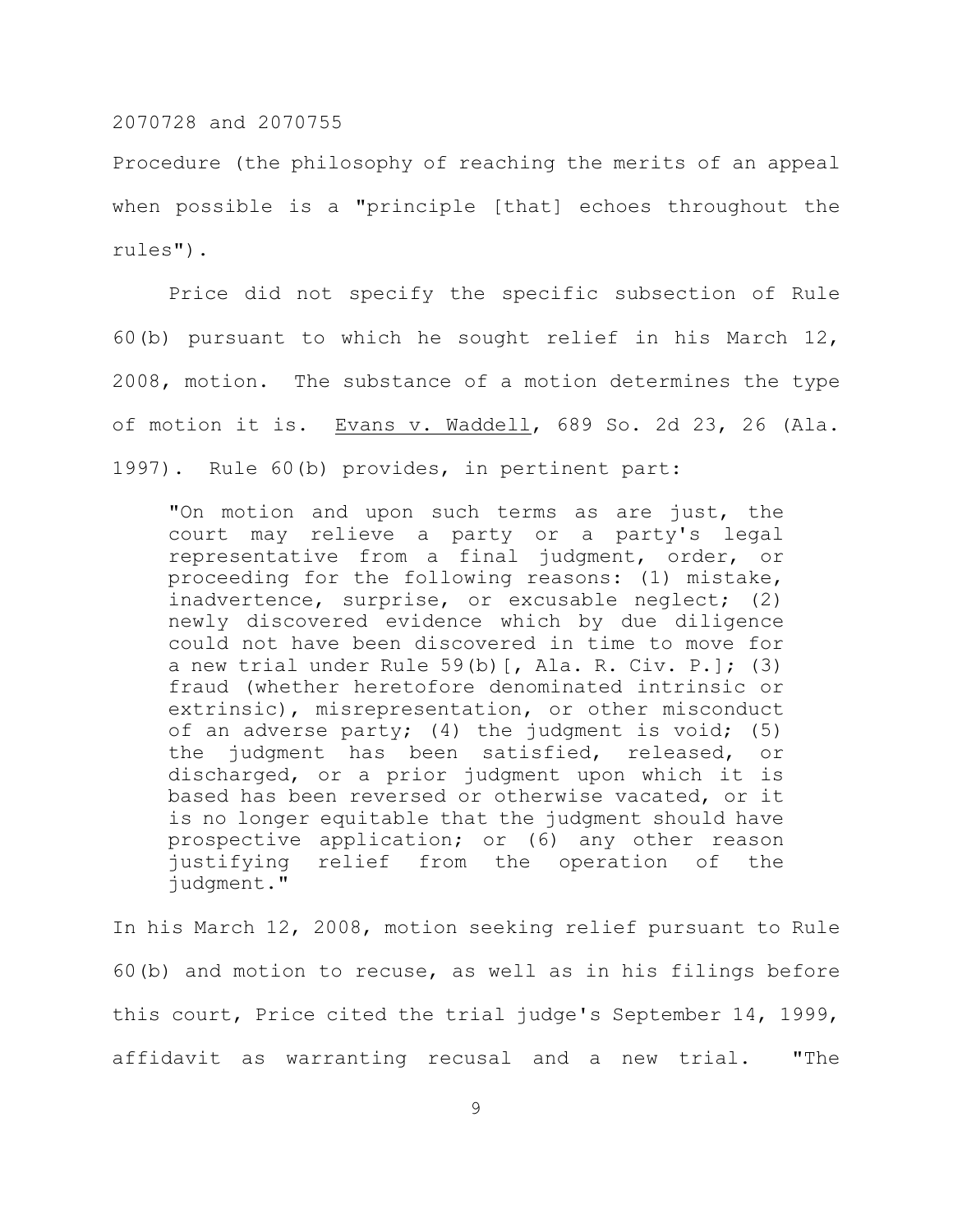evidence termed 'newly discovered' by [Rule 60(b)(2)] is that which was not known at time of trial and could not have been discovered by due diligence in time to move for a new trial." Gallops v. United States Steel Corp., 353 So. 2d 1169, 1172 (Ala. Civ. App. 1978). In his March 12, 2008, motion, however, Price asserted only that he had "recently discovered" the September 14, 1999, affidavit; Price did not allege and has not alleged in his brief before this court that he only recently acquired the affidavit, or could not have discovered it sooner, such that the affidavit would constitute "newly discovered" evidence warranting relief from the February 12, 2007, judgment pursuant to Rule 60(b)(2). As discussed, infra, the record before this court does not support a conclusion that the trial judge's September 14, 1999, affidavit could not have been discovered earlier by "due diligence." See Rule 60(b)(2), Ala. R. Civ. P.; Gallops v. United States Steel Corp., 353 So. 2d at 1172. Given the language of Price's Rule 60(b) motion, together with the evidence in the consolidated record, we decline to construe Price's March 12, 2008, motion as one seeking relief pursuant to Rule 60(b)(2).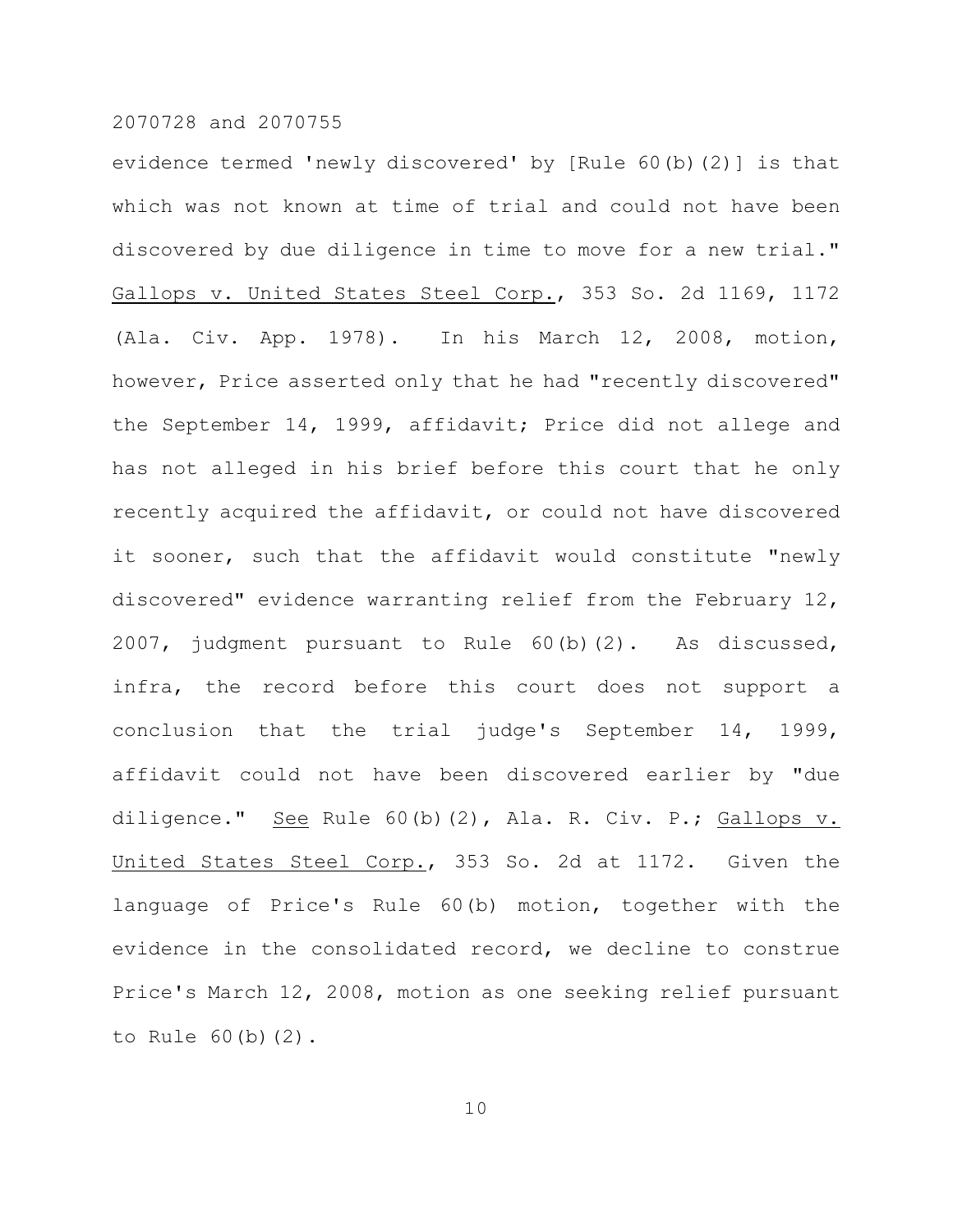Under Rule 60(b)(6), a party may seek relief from a judgment for any reason justifying relief other than those reasons enumerated in subsections (1) through (5). We construe Price's motion as one filed pursuant to Rule 60(b)(6). See Smith v. Clark, 468 So. 2d 138 (Ala. 1985) (a motion seeking relief from judgment based on the possible bias of the trial judge was one filed pursuant to Rule  $60(b)(6)$ ; and Acromag-Viking v. Blalock, 420 So. 2d 60, 61 (Ala. 1982) (same).

> "'The decision to grant or deny a Rule 60(b)(6) motion is within the discretion of the trial judge. Ex parte Wal-Mart Stores, Inc., 725 So. 2d 279, 283 (Ala. 1998). The only issue we consider on an appeal from the denial of a Rule 60(b) motion is whether, by denying the motion, the trial court abused its discretion. Therefore, an appeal from the denial of a Rule 60(b)(6) motion "does not present for review the correctness of the judgment that the movant seeks to set aside, but presents for review only the correctness of the order from which the appeal is taken." Satterfield v. Winston Indus., Inc., 553 So. 2d 61, 63 (Ala. 1989).

> "'Rule 60(b)(6) is an extreme remedy and relief under Rule 60(b)(6) will be granted only "in unique situations where a party can show exceptional circumstances sufficient to entitle him to relief." Nowlin v. Druid City Hosp. Bd., 475 So. 2d 469, 471 (Ala. 1985). The purpose of Rule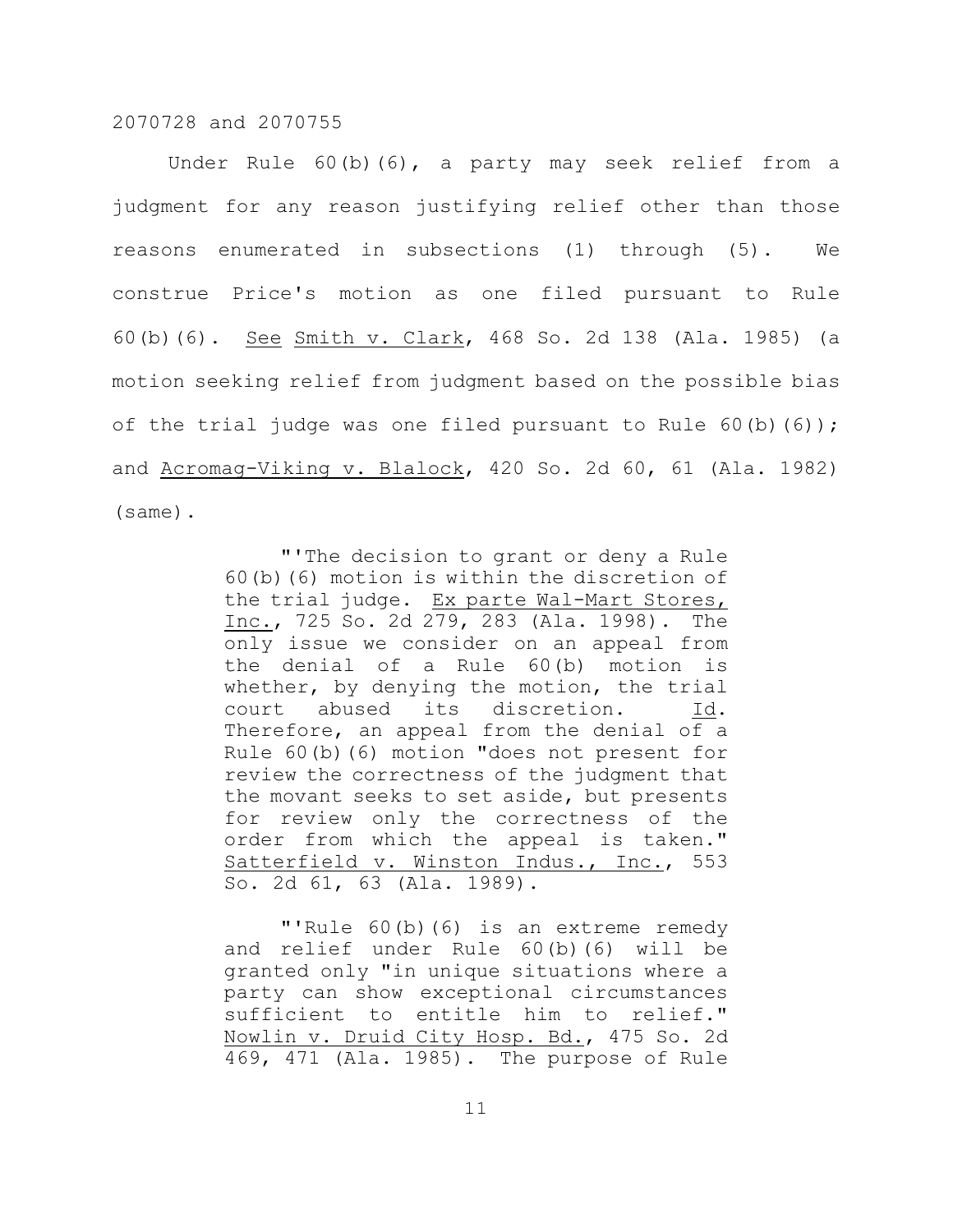60(b)(6) is not to relieve a party from a free and deliberate choice the party has previously made. City of Daphne v. Caffey, 410 So. 2d 8, 10 (Ala. 1982).'"

Ex parte Phillips, 900 So. 2d 412, 418-19 (Ala. 2004) (quoting Wood v. Wade, 853 So. 2d 909, 912-13 (Ala. 2002)).

The decision whether to grant a motion to recuse is also a matter within the trial court's discretion.

"A trial judge's ruling on a motion to recuse is reviewed to determine whether the judge exceeded his or her discretion. See Borders v. City of Huntsville, 875 So. 2d 1168, 1176 (Ala. 2003). The necessity for recusal is evaluated by the 'totality of the facts' and circumstances in each case. [Ex parte City of] Dothan Pers. Bd., 831 So. 2d [1,] 2 [(Ala. 2002)]. The test is whether '"facts are shown which make it reasonable for members of the public or a party, or counsel opposed to question the impartiality of the judge."' In re Sheffield, 465 So. 2d 350, 355-56 (Ala. 1984) (quoting Acromag-Viking v. Blalock, 420 So. 2d 60, 61 (Ala. 1982))."

Ex parte George, 962 So. 2d 789, 791 (Ala. 2006). Accordingly, we analyze Price's arguments by determining whether the trial judge exceeded his discretion in failing to recuse himself and in denying the requested Rule 60(b) relief.

As a basis for its denial of Price's March 12, 2008, motion, the trial court cited the fact that Price had failed to raise the issue of recusal earlier in the proceedings that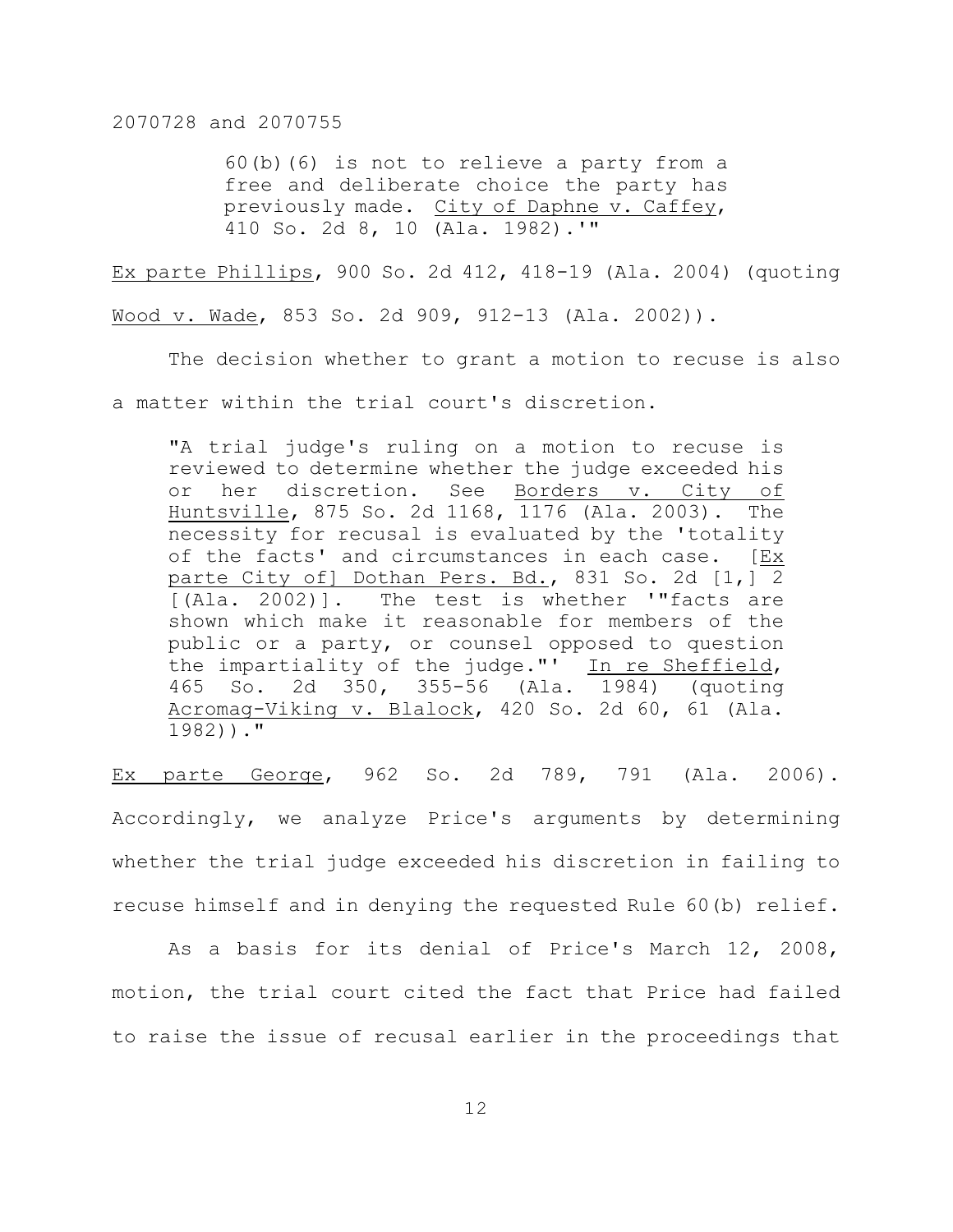resulted in the appeal in Price v. Clayton I, supra. A motion to recuse "should be filed at the earliest opportunity because 'requests for recusal should not be disguises for dilatoriness on the part of the [moving party].'" Johnson v. Brown, 707 So. 2d 288, 290 (Ala. Civ. App. 1997) (quoting Baker v. State, 52 Ala. App. 699, 700, 296 So. 2d 794, 794 (Ala. Crim. App. 1974)). The issue of recusal may be waived if it is not timely asserted. Knight v. NTN-Bower Corp., 607 So. 2d 262, 265 (Ala. Civ. App. 1992).

A motion seeking relief from a judgment pursuant to Rule 60(b)(6) is not required to be filed as early as possible, as is a motion to recuse; rather, a Rule 60(b)(6) motion must be filed "within a reasonable time." Rule 60(b). The discretion afforded the trial court in ruling on a Rule 60(b) motion "applies to the determination of whether such a motion has been filed within a reasonable time as well as to the merits of the motion." Pittman v. Pittman, 397 So. 2d 139, 142 (Ala. Civ. App. 1981).

"In exercising this discretion the court must balance the desire to remedy injustice against the need for finality of judgments. Consequently, the court may deny a Rule 60(b) motion where it finds that: (1) the moving party has not shown good cause for having failed to take appropriate action sooner;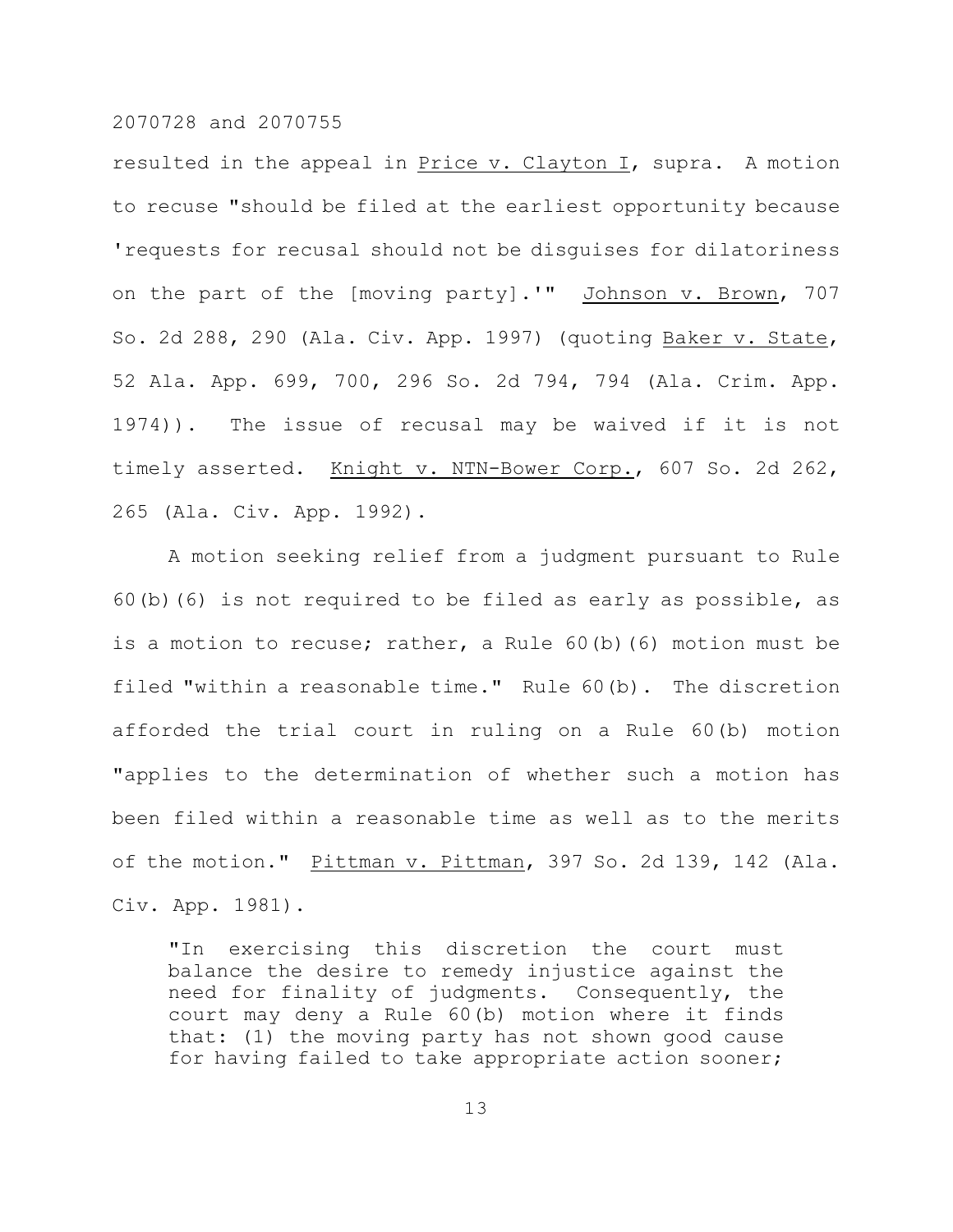or (2) where the litigation would be protracted needlessly due to the inability of the moving party to demonstrate a valid reason for changing the result of the challenged judgment. Rule 60, [Ala. R. Civ. P.], and committee comments thereto."

Clark v. Clark 356 So. 2d 1208, 1211 (Ala. Civ. App. 1978) (emphasis added). See also Dorey v. Dorey, 412 So. 2d 808, 810 (Ala. Civ. App. 1982) (in denying a Rule 60(b) motion, the court may consider whether the moving party has "shown good cause for having failed to take appropriate action sooner"). Our supreme court has stated that "[s]ome considerations for determining what constitutes a 'reasonable time' [in which to seek relief under Rule 60(b)(6)] are as follows: the interest in finality, the reason for delay, the practical ability to learn earlier of the grounds relied upon, and the prejudice to the other parties" Ex parte State ex rel. J.Z., 668 So. 2d 566, 571 (Ala. 1995); see also Pittman v. Pittman, 397 So. 2d at 141-42 (same); and Ex parte W.J., 622 So. 2d 358, 361 (Ala. 1993), superseded on other grounds by § 26-17A-1, Ala. Code 1975 (same).

Price has made no assertions or arguments relevant to the issue whether his Rule 60(b) motion was filed within a reasonable time. Although the record on appeal (incorporated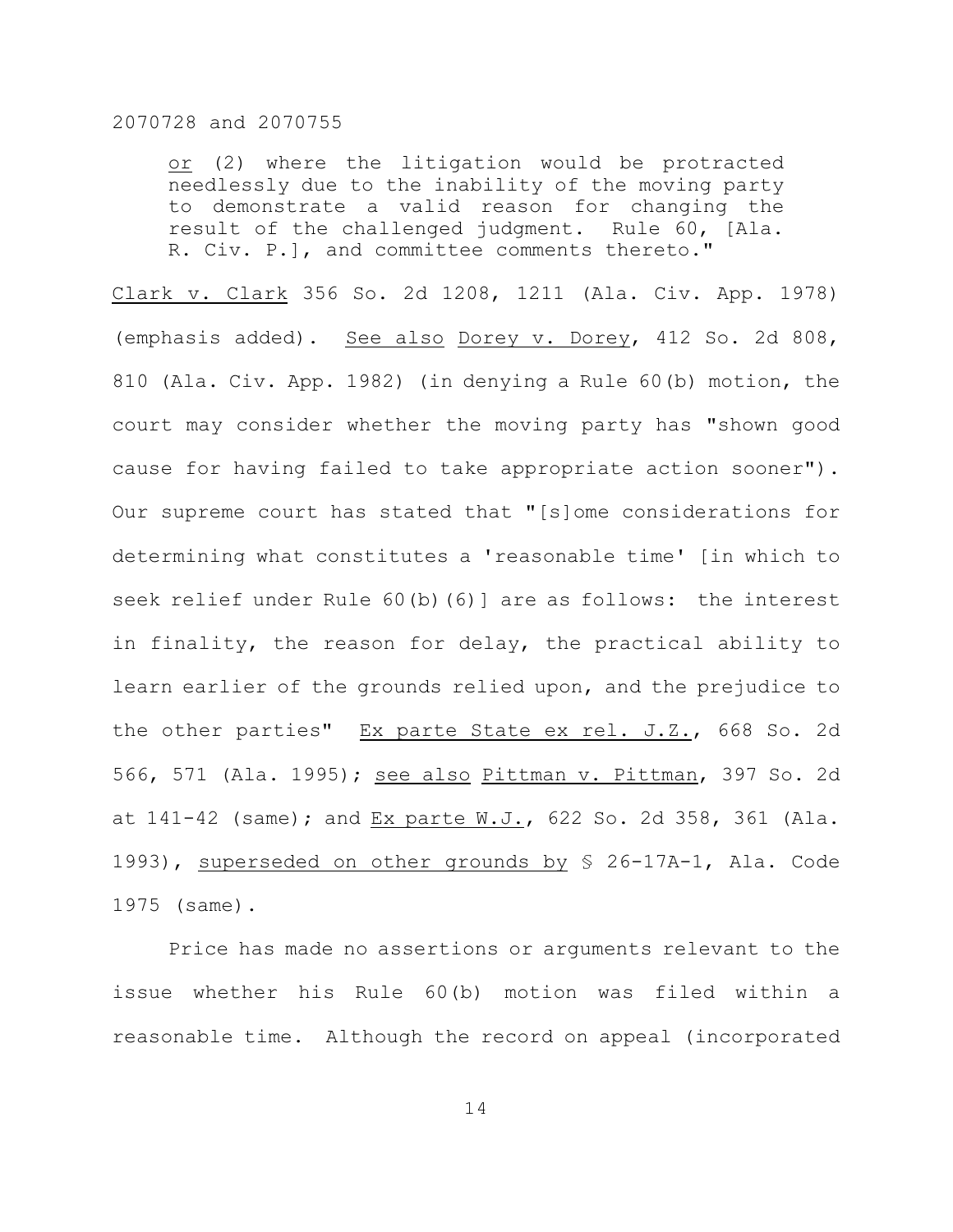from Price v. Clayton I) does not contain Clayton's Application for Admission to the Alabama State Bar (hereinafter "the bar application"), the record contains numerous references indicating that the bar application was central to the dispute regarding certain aspects of Clayton's claims against Price and Holland. The record also indicates that Price obtained copies of Clayton's bar application early in the litigation in Price v. Clayton I, supra.

In their August 30, 2000, first set of interrogatories to Clayton, Price and Holland asked that Clayton produce a copy of his bar application. Although Clayton objected to having to produce his bar application, on April 4, 2001, the trial court entered an order that, among other things, required Clayton to produce that document to Price and Holland. In a May 31, 2001, motion to compel, Price and Holland objected to Clayton's failure to comply with other aspects of the April 4, 2001, order compelling discovery. Price and Holland also filed a third set of interrogatories to Clayton on May 31, 2001, in which they requested clarification of an aspect of Clayton's bar application and asked for documents pertaining to proceedings conducted by the Character and Fitness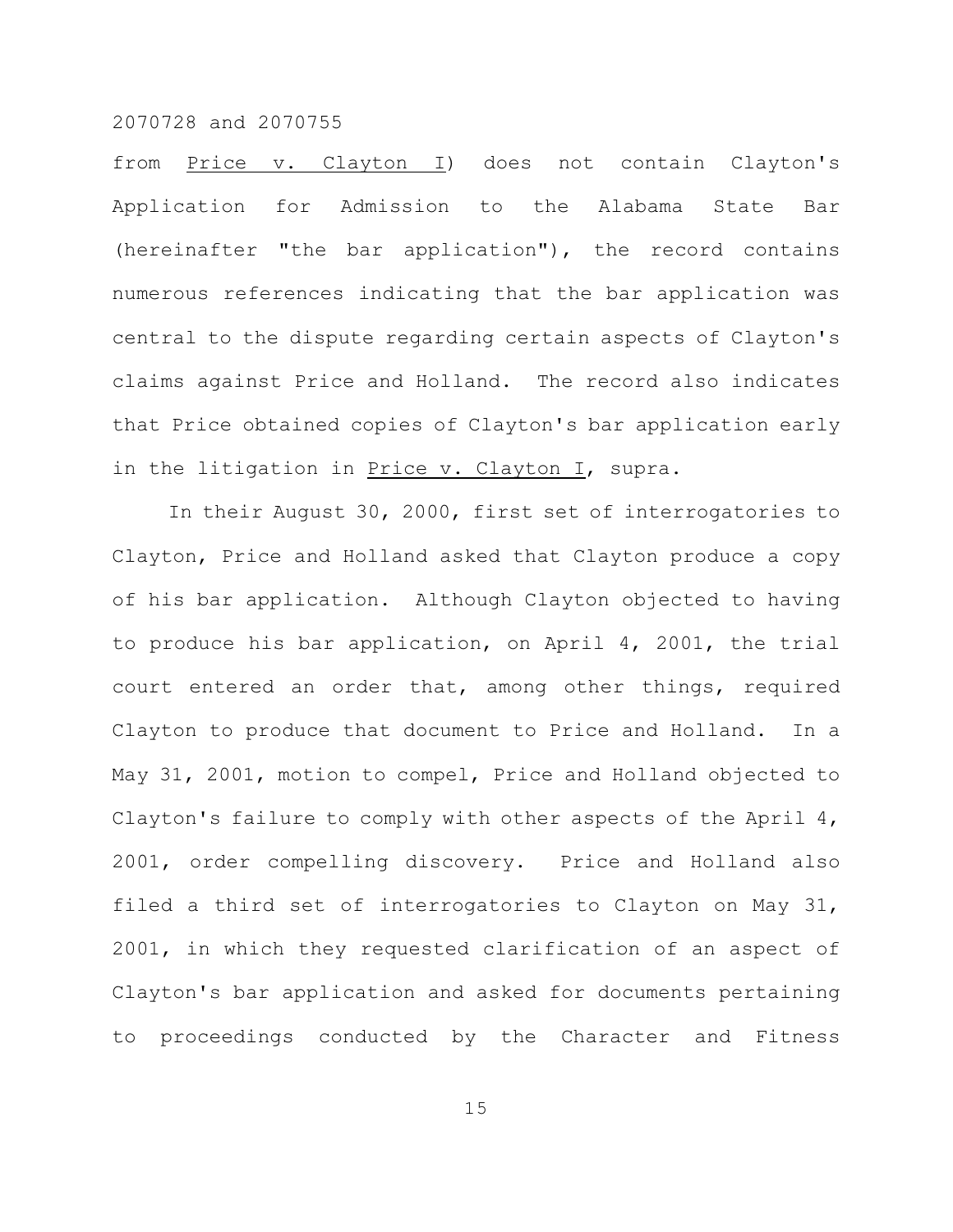Committee of the Alabama State Bar on two separate dates. In response to that motion, on August 1, 2001, the trial court ordered:

"That the Alabama State Bar must provide to [Price's attorney] all documentation relating to the Alabama Bar Application of Philip Warner Clayton. These documents shall include but are not limited to the completed Alabama Bar Application and all Character and Fitness testimony and proceedings ...."

(Emphasis added.)

Price and Holland questioned Clayton about various aspects of the bar application during Clayton's March 27, 2002, deposition. During that deposition, Clayton identified the materials produced by the Alabama State Bar as follows:

"[PRICE'S ATTORNEY]: Would you look at that and tell me if that is your student Bar application. (Brief interruption.)

"[CLAYTON]: Obviously, there are some additions here that were provided by agencies like the Alabama Bureau of Investigation. But for the most part, yeah, that is what I completed, what I completed and submitted.

"....

"[PRICE'S ATTORNEY]: I think this is your application to the Bar, your final application to the Bar. Look through that.

"[CLAYTON]: Again, there are documents contained in there that I did not submit, but for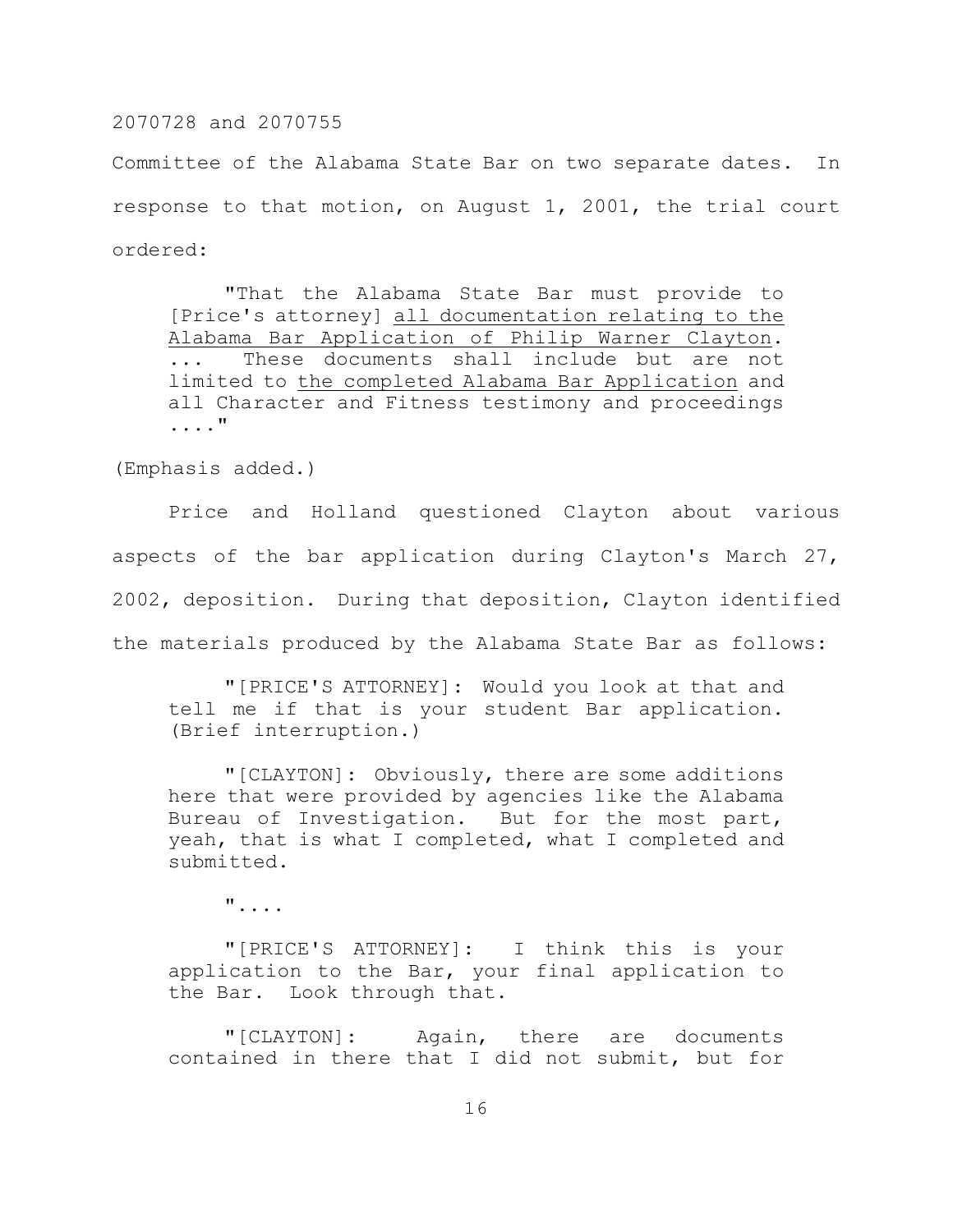the most part, that is my application that I submitted to the Bar."

A July 24, 2002, document Price and Holland submitted to the trial court listed the witnesses and evidence Price and Holland intended to present or submit to the court; that list included Clayton's bar application as an item of evidence Price intended to submit.

Thus, the record on appeal in Price v. Clayton I demonstrates that Price obtained a copy of the bar application from Clayton. Also, Price received, pursuant to a court order, a copy of the bar application from the Alabama State Bar. The transcript of Clayton's March 27, 2002, deposition indicates that the copy of the bar application Price received from the Alabama State Bar contained, as ordered by the trial court on August 1, 2001, "all documentation" pertaining to the bar application. The trial judge's September 14, 1999, affidavit would have been a part of the bar application produced by the Alabama State Bar. Those materials were in Price's possession at least six years before he filed his Rule 60(b)(6) motion.

Significantly, Price has made no allegation that the September 14, 1999, affidavit was not contained in the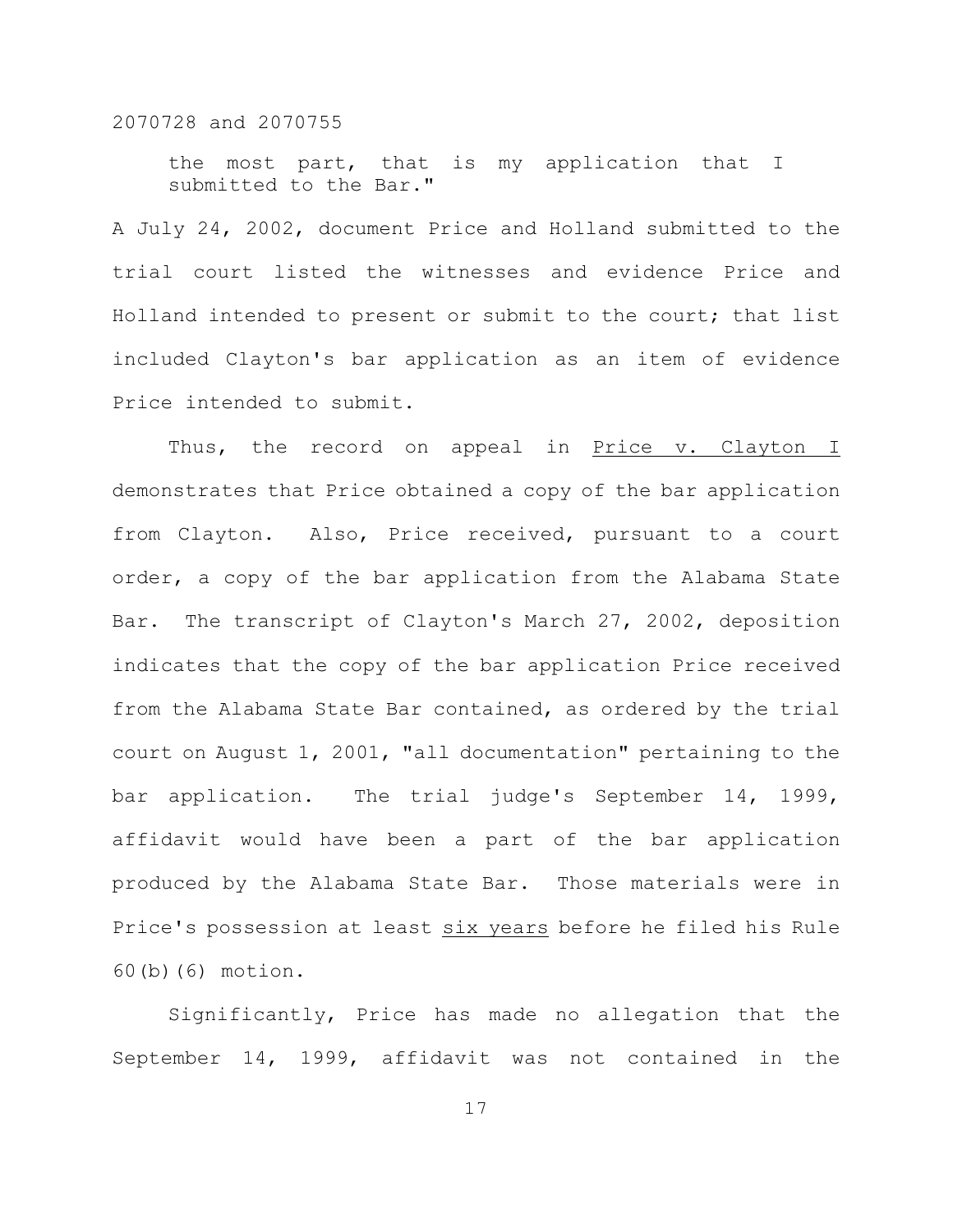materials produced by Clayton or the Alabama State Bar or that he somehow obtained that affidavit during the time he was seeking a rehearing in this court in Price v. Clayton I. Such allegations would be relevant to the issue whether Price's Rule 60(b) motion was filed within a "reasonable time." Price has made no allegations or arguments, either to this court or to the trial court, concerning whether his Rule 60(b) motion was filed within the requisite reasonable time. With regard to the factors to take into consideration in determining whether a Rule 60(b)(6) motion has been filed within a reasonable time, Price has failed to explain "the reason for the delay" in his filing the Rule 60(b)(6) motion, given the length of time the bar application has been in his possession, and he has not alleged or argued that he lacked "the practical ability to learn earlier of the grounds" upon which he now seeks extraordinary relief pursuant to Rule 60(b)(6). See Ex parte W.J., 622 So. 2d at 361; and Ex parte State ex rel. J.Z., 668 So. 2d at 571.

Price, as the movant, has the burden of proving that he is entitled to the extraordinary relief available under Rule 60(b). Ex parte A & B Transp., Inc., [Ms. 1060310, Dec. 28,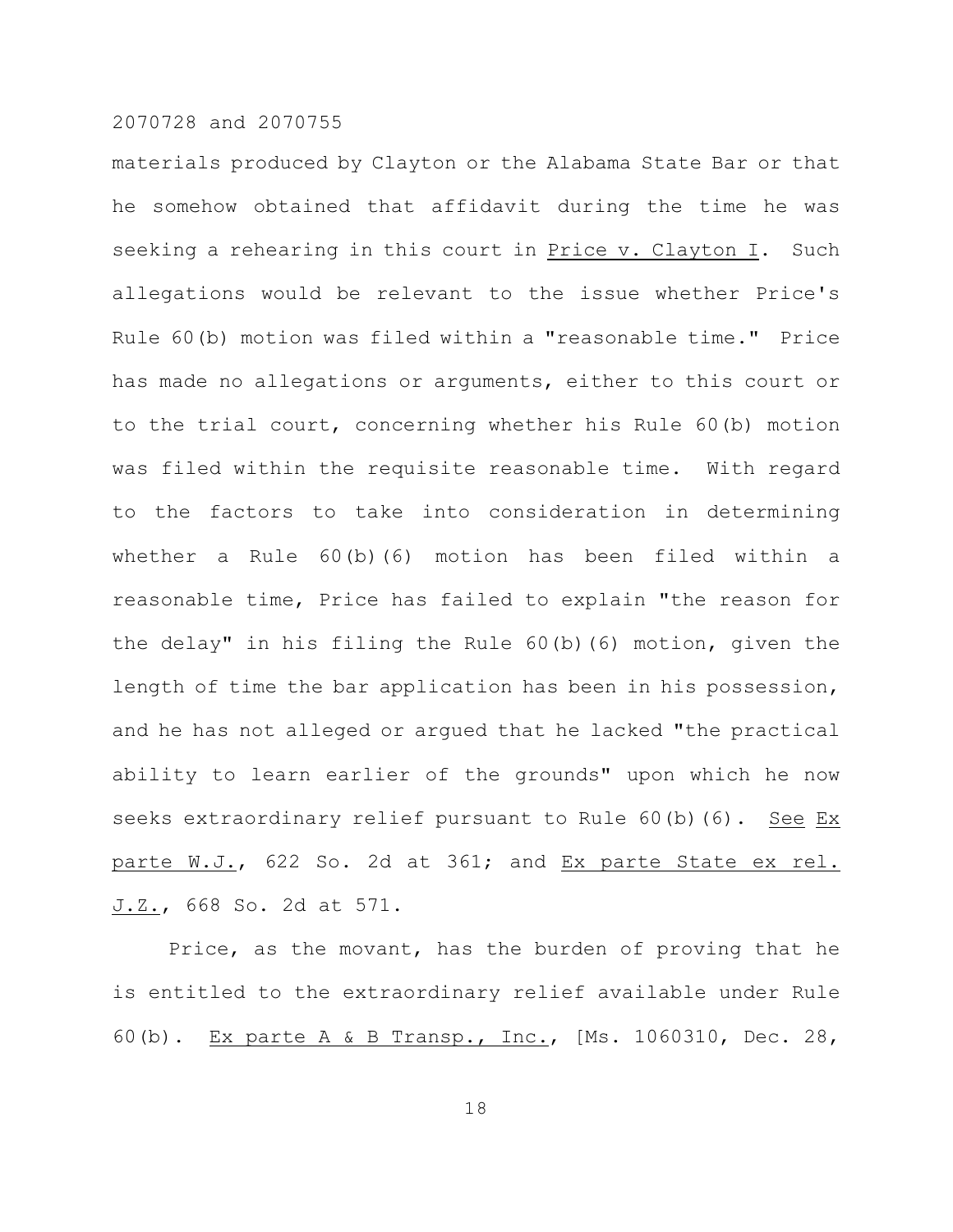2007] So. 2d \_\_, \_\_ (Ala. 2007); Ex parte Phillips, supra; and Ex parte Baker, 459 So. 2d 873, 876 (Ala. 1984). Our supreme court has explained that relief pursuant to "Rule 60(b)(6) is an extreme and powerful remedy and is available only under compelling circumstances when the movant can show the court sufficient equitable grounds entitling the movant to relief." Long v. Chicago Title Ins. Co., 646 So. 2d 589, 591 (Ala. 1994).

The trial court, in denying Price's Rule 60(b) motion, noted that the issue of the affidavit and his recusal had not been raised earlier in the litigation in Price v. Clayton I.

"[U]nder Rule 60(b)(6), relief is granted only in those extraordinary and compelling circumstances when the party can show the court sufficient equitable grounds to entitle him to relief, but relief should not be granted to a party who has failed to do everything reasonably within his power to achieve a favorable result before the judgment becomes final; otherwise, a motion for such relief from a final judgment would likely become a mere substitute for appeal and would subvert the principle of finality of judgments. See the Comment to Federal Rule of Civil Procedure 60(b)."

Patterson v. Hays, 623 So. 2d 1142, 1145 (Ala. 1993) (emphasis added). Price has not alleged that, and it does not appear that, he did "everything reasonably within his power" with regard to the issues raised in his Rule 60(b) motion.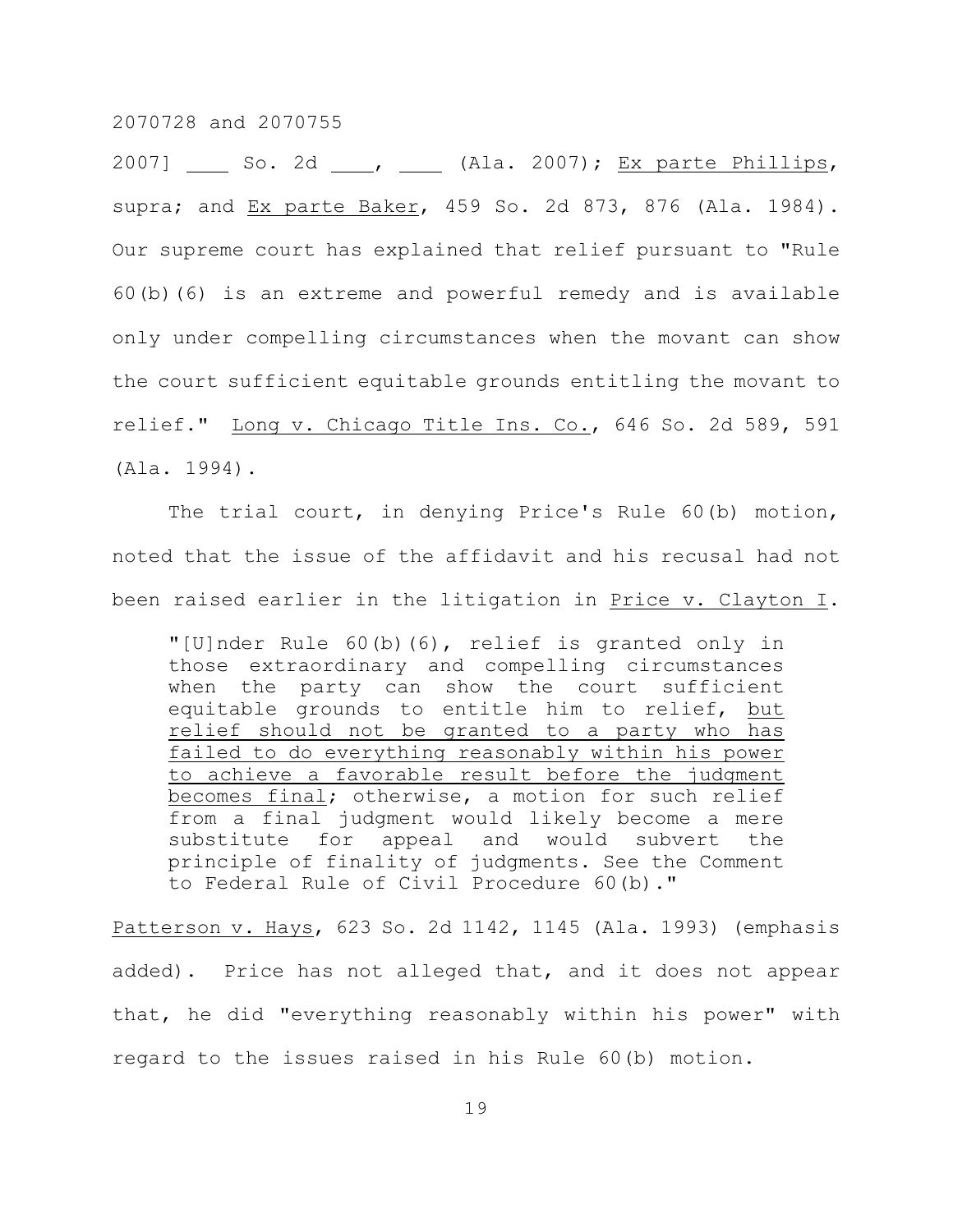"Relief under Rule 60(b)(6) is discretionary with the trial court, and a strong presumption of correctness attaches to the trial court's ruling on a Rule 60(b)(6) motion." Long v. Chicago Title Ins. Co., 646 So. 2d at 591; see also Ex parte Hartford Ins. Co., 394 So. 2d 933, 936 (Ala. 1981) (a decision on a Rule 60(b)(6) motion is within the sound discretion of the trial court); Pittman v. Pittman, 397 So. 2d at 142 (same).

Price has failed to demonstrate that the trial court erred in denying his request for relief pursuant to Rule 60(b)(6). Price's March 12, 2008, motion seeking Rule 60(b) relief was filed six years after Price came into possession of the materials that included the affidavit upon which he based the motion, more than one year after the trial court had entered its February 12, 2007, judgment against Price, and one month after this court had affirmed the trial court's February 12, 2007, judgment. Price has made no argument that he lacked the ability to learn of or assert the existence of the September 14, 1999, affidavit earlier, nor has he explained his delay in asserting that affidavit as a basis for seeking the trial judge's recusal earlier. See Ex parte W.J., 622 So.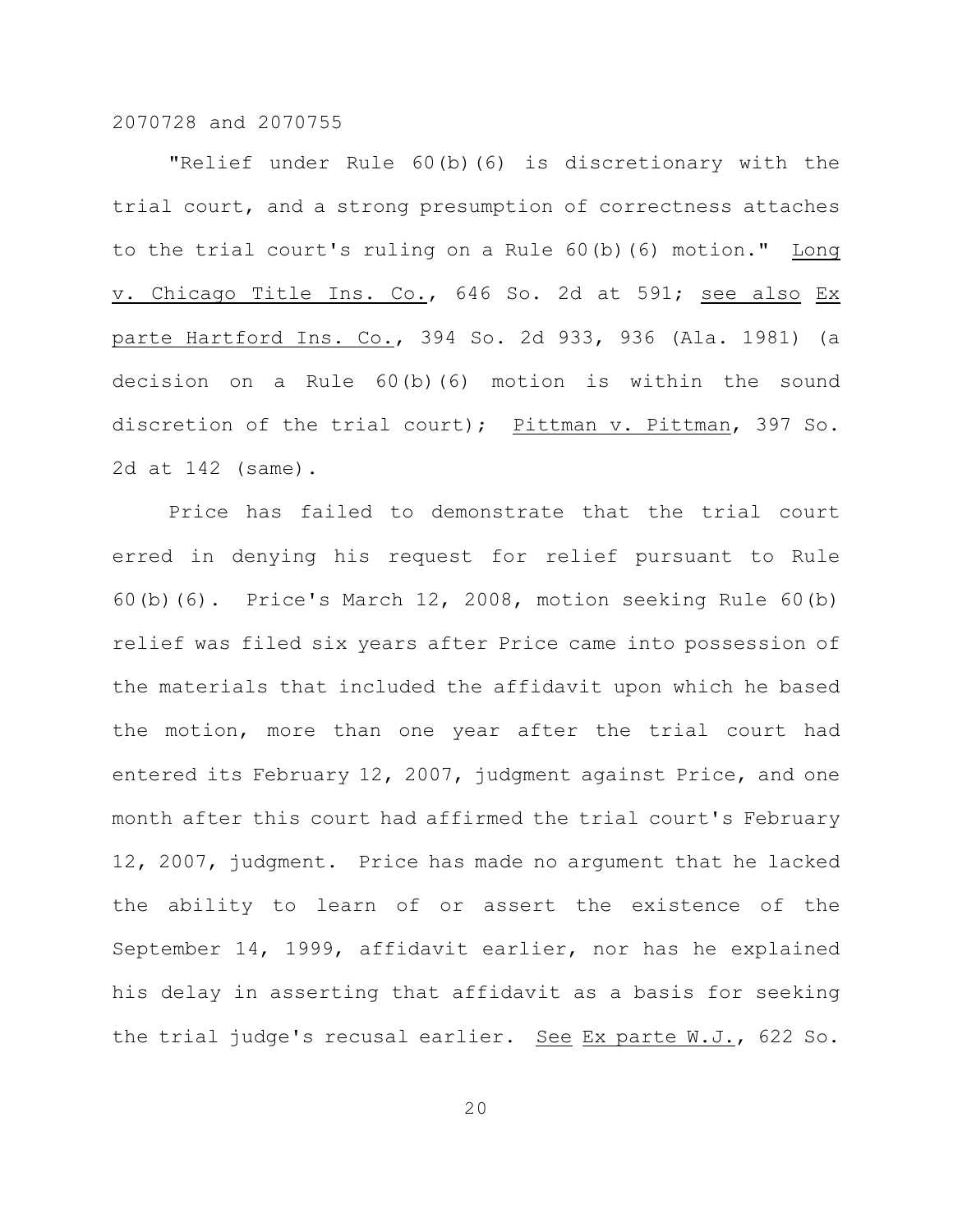2d at 361; and Ex parte State ex rel. J.Z., 668 So. 2d at 571. Thus, balancing the factors set forth in Ex parte State ex rel. J.Z., supra, Ex parte W.J., supra, and Pittman v. Pittman, supra, for determining whether a Rule 60(b) motion was filed within a reasonable time, we must hold that Price's motion was not filed within a reasonable time and, therefore, that Price has failed to demonstrate that the trial court erred in denying his March 12, 2008, request for relief pursuant to Rule 60(b)(6) on that basis.

Similarly, we must conclude that Price has not demonstrated that the trial judge erred in refusing to recuse himself over a year after the entry of the final judgment that was reviewed on appeal in Price v. Clayton I.

> "'To permit a party to disqualify a judge after learning how the judge intended to rule on a matter would permit forum-shopping of the worst kind. It would also be inequitable, because it would afford the moving party an additional opportunity to achieve a favorable result while denying a similar opportunity to its adversary. For these reasons, it is generally agreed that a party who has a reasonable basis for moving to disqualify a judge should not be permitted to delay filing a disqualification motion in the hope of first obtaining a favorable ruling, and then complain only if the result is unfavorable to his cause.'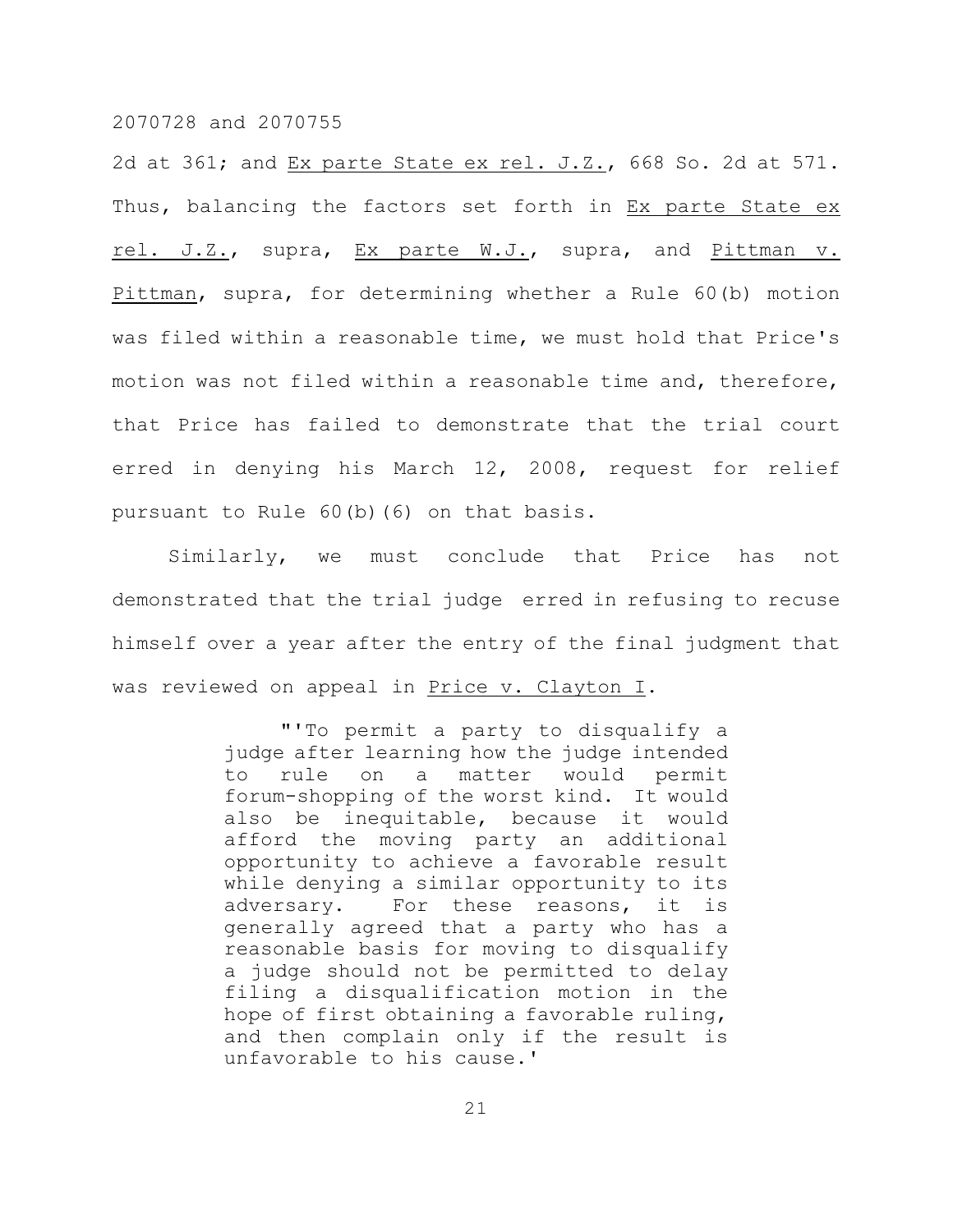"Richard E. Flamm, Judicial Disqualification §18.2.2 at 532-33 (1996)."

City of Bessemer v. McClain, 957 So. 2d 1061, 1069 (Ala. 2006) (Parker, J., statement of recusal).

In this case, Price had the trial judge's recommendation of Clayton to sit for the bar exam in his possession for six years, yet he either did not exercise diligence in finding that affidavit or he did not consider it to be a "reasonable basis for questioning the judge's impartiality" in the action until after this court had affirmed the trial court's February 12, 2007, judgment. In re Sheffield, 465 So. 2d 350, 356 (Ala. 1984). Price "did not raise the issue of the trial judge's bias until he had received an adverse judgment, failing therefore to afford the judge an opportunity to recuse himself before he heard the case." Knight v. NTN-Bower Corp., 607 So. 2d at 265 (holding that a party who failed to raise the issue of recusal until after the trial judge had heard and ruled on the case had waived his objection on that issue). Given the facts of this case, we conclude that Price has failed to demonstrate that the trial judge exceeded his discretion in denying Price's request for recusal. Ex parte George, supra; Knight v. NTN-Bower Corp., supra.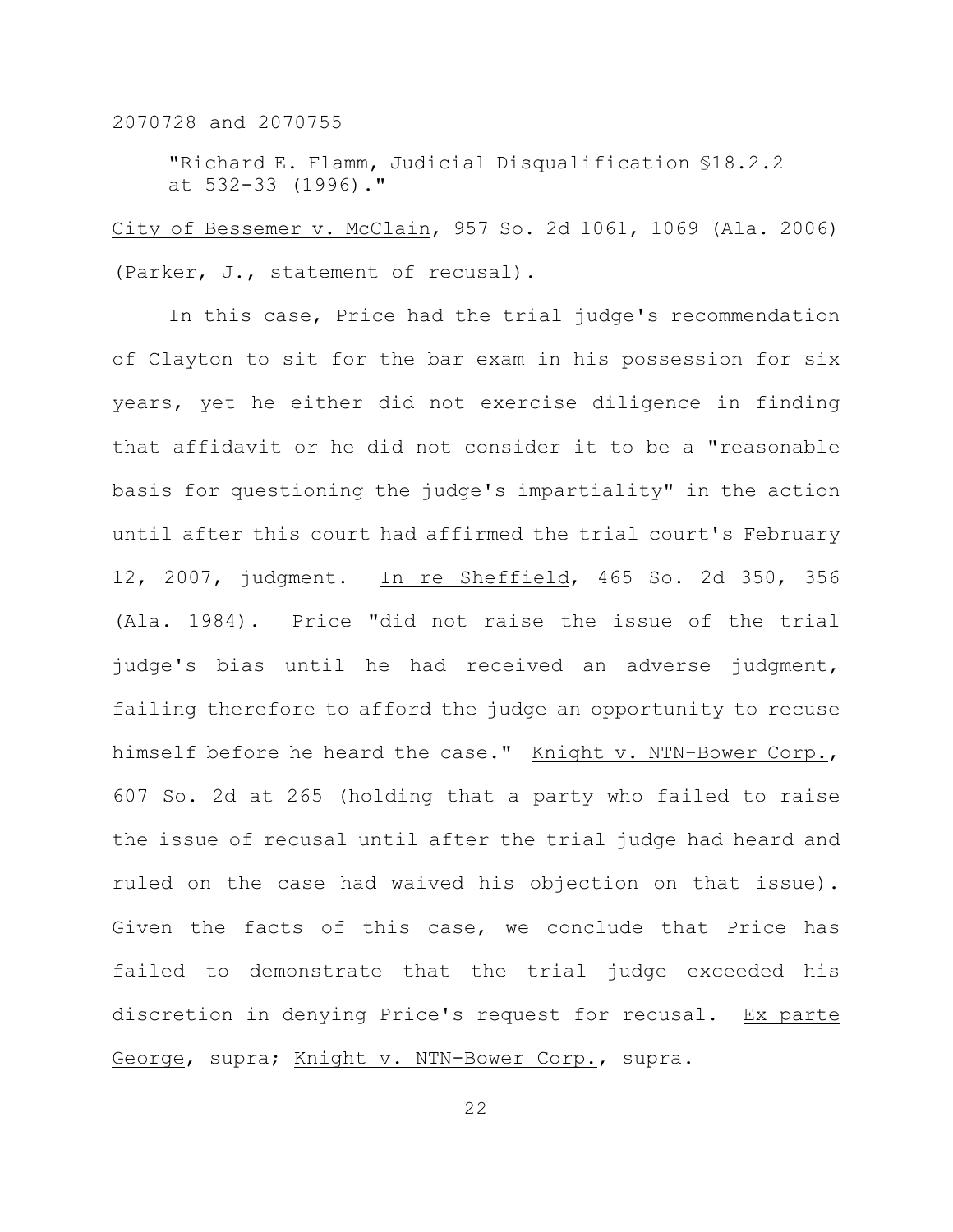AFFIRMED.

Pittman and Thomas, JJ., concur.

Bryan and Moore, JJ., dissent, with writings.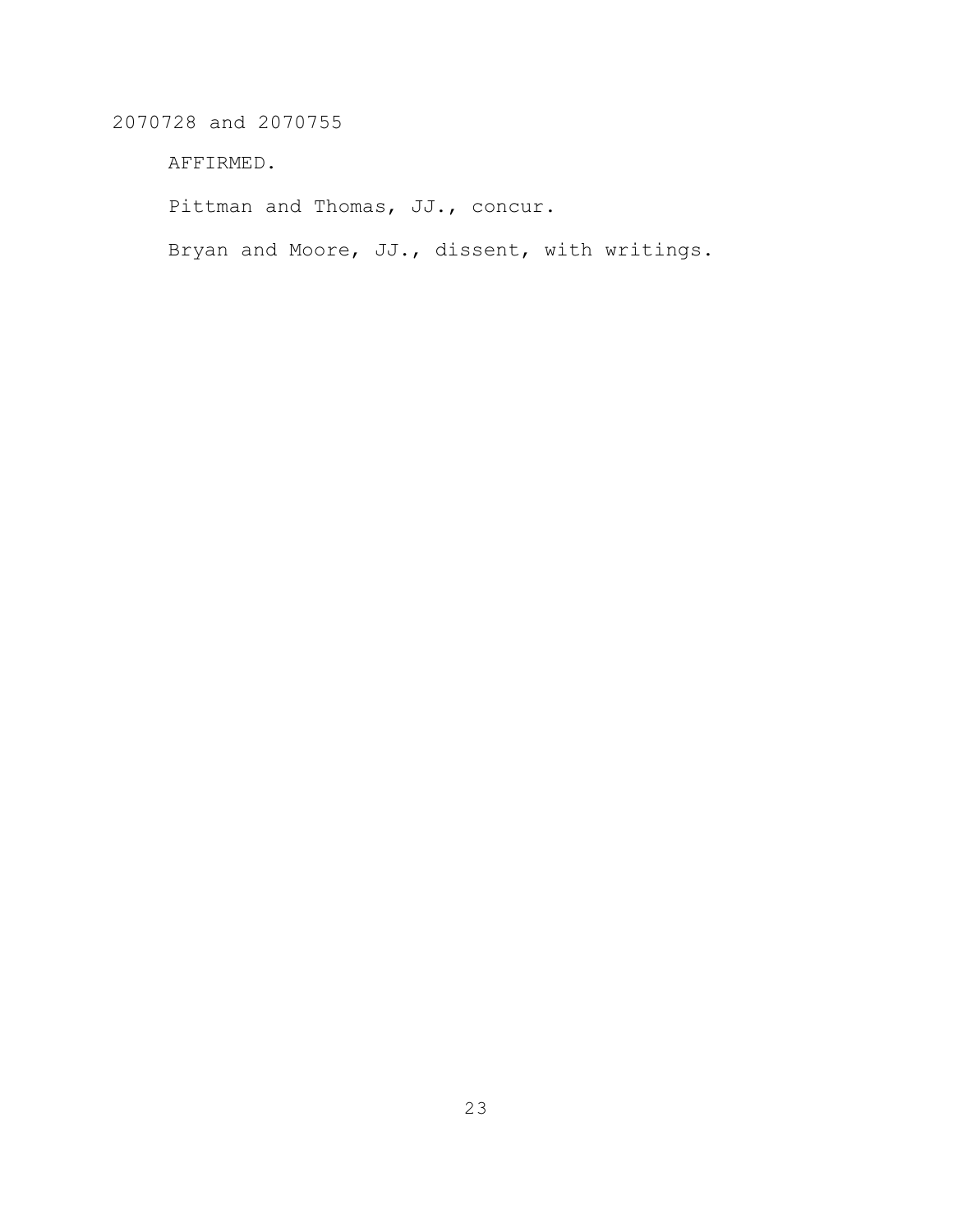BRYAN, Judge, dissenting.

I respectfully dissent. Under Canon 3.C.(1), Alabama Canons of Judicial Ethics, a judge is required to recuse himself or herself in a proceeding where "'facts are shown which make it reasonable for members of the public or a party, or counsel opposed to question the impartiality of the judge.'" Ex parte Duncan, 638 So. 2d 1332, 1334 (Ala. 1994) (quoting Acromag-Viking v. Blalock, 420 So. 2d 60, 61 (Ala. 1982)). Here, the trial judge's sworn affidavit stated, among other things, that he had known Clayton "for a number of years," that he knew Clayton "to be a hard working and dedicated individual who is well-respected in the community," and that he recommended Clayton "wholeheartedly and without reservation" for admission to the Alabama State Bar. I conclude that those statements would cause "another person, knowing all of the circumstances, [to] reasonably question the judge's impartiality...." Ex parte Duncan, 638 So. 2d at 1334 (citing, among other cases, Ex parte Balogun, 516 So. 2d 606 (Ala. 1987)). Thus, the trial judge exceeded his discretion by denying Price's motion for recusal. See In re Sheffield, 465 So. 2d 350, 357 (Ala. 1984) ("As stated in Canon 1 of the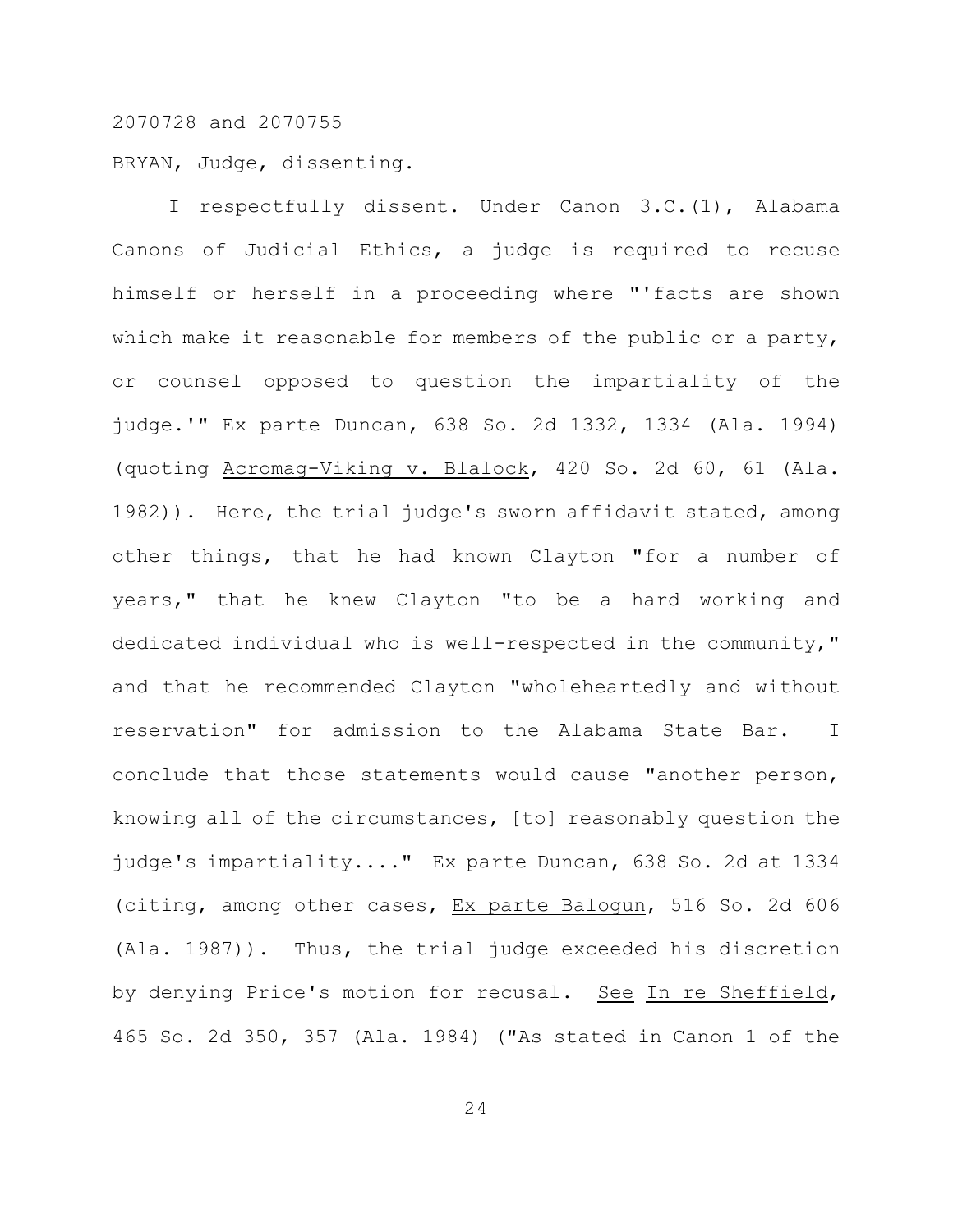Code of Judicial Ethics, 'An independent and honorable judiciary is indispensable to justice in our society,' and this requires avoiding all appearance of impropriety, even to the point of resolving all reasonable doubt in favor of recusal."). I would reverse the trial court's judgment and remand the cause for proceedings consistent with this special writing.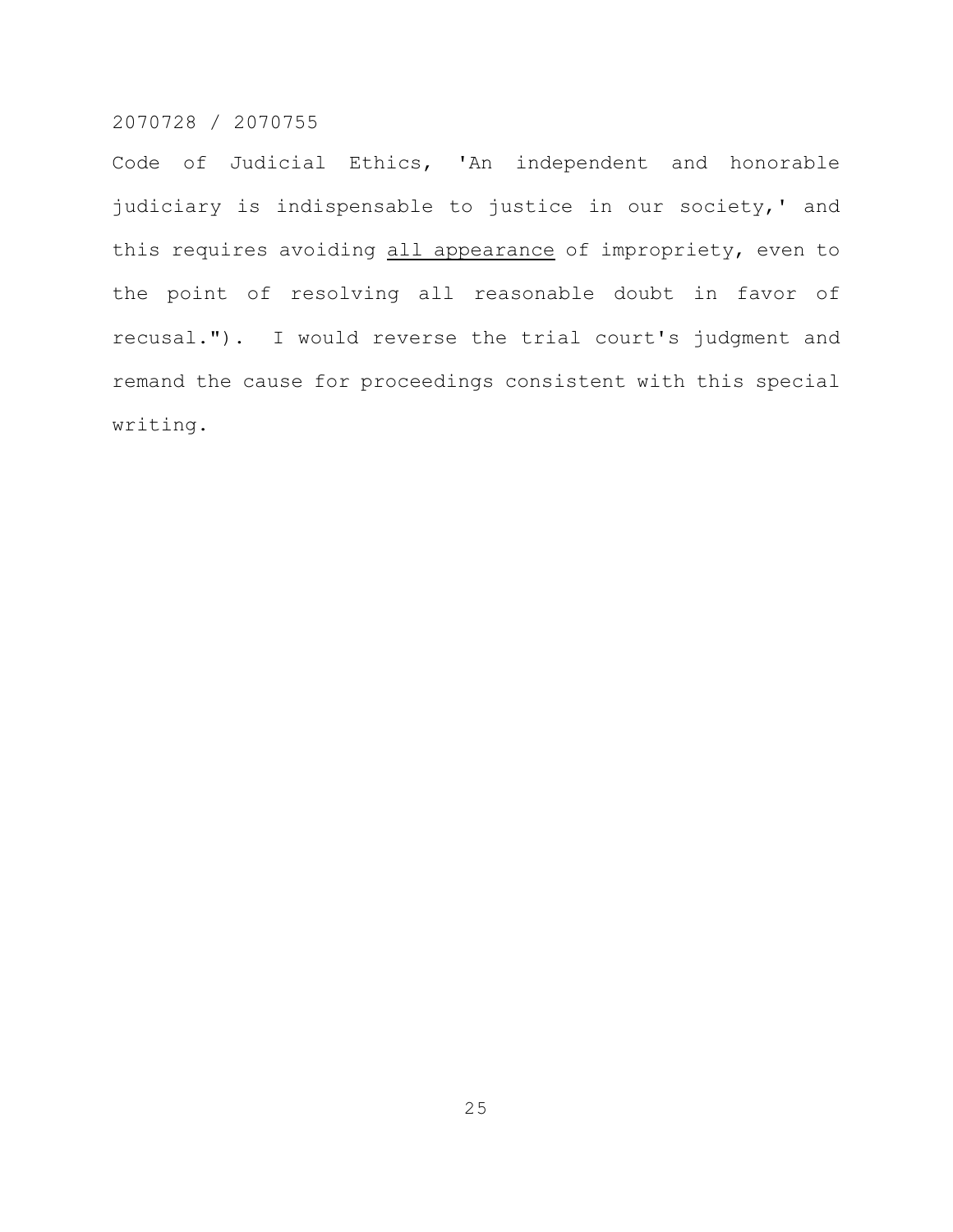MOORE, Judge, dissenting.

I conclude that Robert O. Price III's motion for relief from judgment filed pursuant to Rule 60(b)(6), Ala. R. Civ. P., which was treated as a motion for recusal of the trial judge, presented substantial evidence of circumstances in which the trial judge's impartiality might reasonably be questioned. I also conclude that the trial court had no evidence before it to justify its legal conclusions. I, therefore, respectfully dissent.

I recognize that the commentary to Canon 2, Alabama Canons of Judicial Ethics, permits trial judges to write letters of recommendation on behalf of persons known to them. However, that commentary seems to relate solely to whether writing such a letter violates the rule against lending the prestige of the judicial office to advance the private interests of others. See Canon 2.C., Alabama Canons of Judicial Ethics. The commentary goes on to state that a letter of recommendation should not be written if the recipient "likely ... will be engaged in proceedings that would ordinarily come before the court." The canon more apt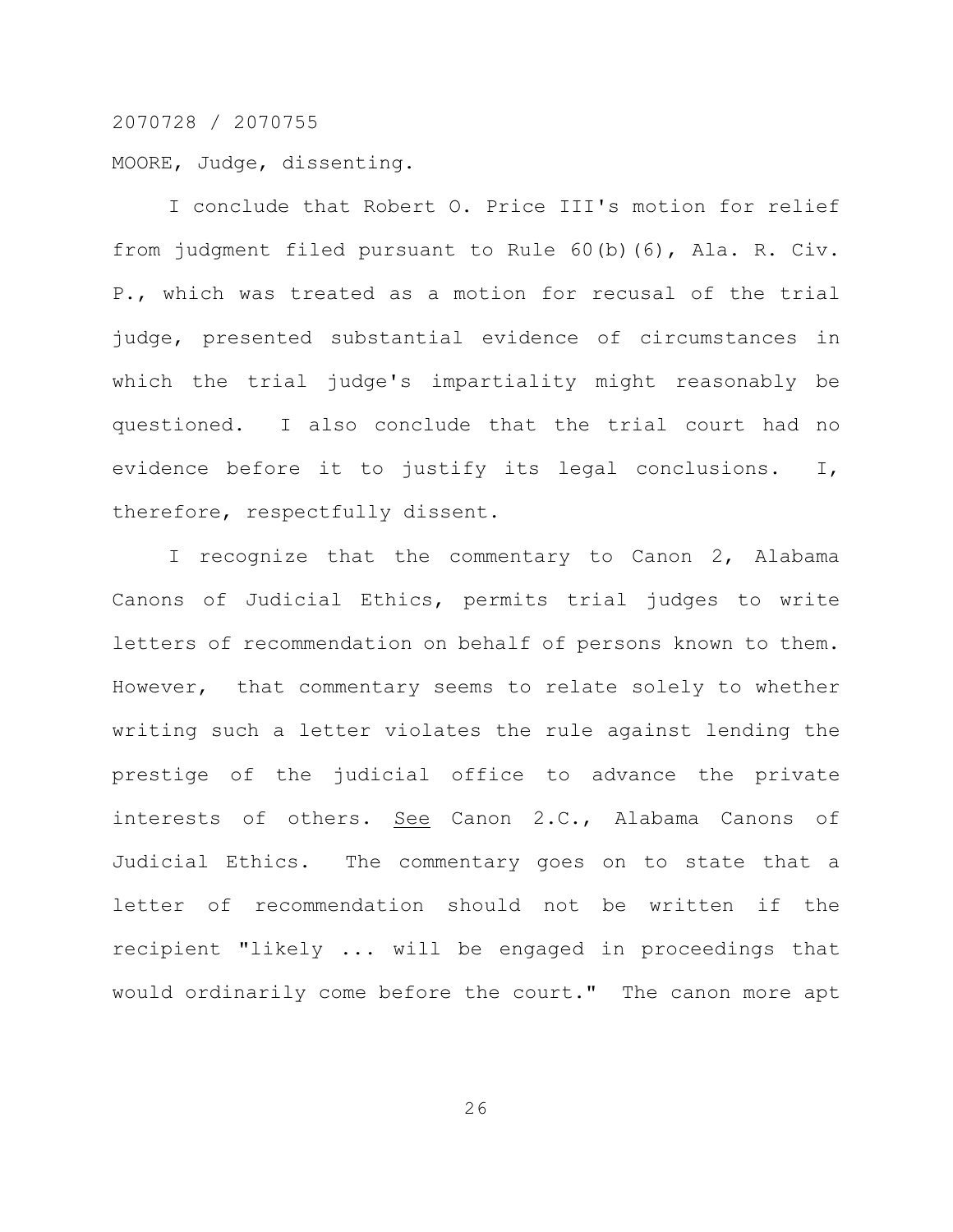to this case is Canon 3.C., which deals with disqualification of judges and provides, in pertinent part:

"(1) A judge should disqualify himself in a proceeding in which ... his impartiality might reasonably be questioned, including but not limited to instances where:

"(1) He has a personal bias or prejudice concerning a party ...."

Canon 3.C., Alabama Canons of Judicial Ethics.

"Under Canon 3(C)(1), Alabama Canons of Judicial Ethics, recusal is required when 'facts are shown which make it reasonable for members of the public or a party, or counsel opposed to question the impartiality of the judge.' Acromag-Viking v.<br>Blalock, 420 So. 2d 60, 61 (Ala. 1982). Blalock, 420 So. 2d 60, 61 (Ala. 1982). Specifically, the Canon 3(C) test is: 'Would a person of ordinary prudence in the judge's position knowing all of the facts known to the judge find that there is a reasonable basis for questioning the judge's impartiality?' Matter of Sheffield, 465 So. 2d 350, 356 (Ala. 1984). The question is not whether the judge was impartial in fact, but whether another person, knowing all of the circumstances, might reasonably question the judge's impartiality -– whether there is an appearance of impropriety. Id.; see Ex parte Balogun, 516 So. 2d 606 (Ala. 1987); see also, Hall v. Small Business Administration, 695 F.2d 175 (5th Cir. 1983)."

Ex parte Duncan, 638 So. 2d 1332, 1334 (Ala. 1994).

My research has not uncovered any case, in Alabama or otherwise, applying Canon 3.C. or a comparable ethics rule from another jurisdiction to facts similar to the facts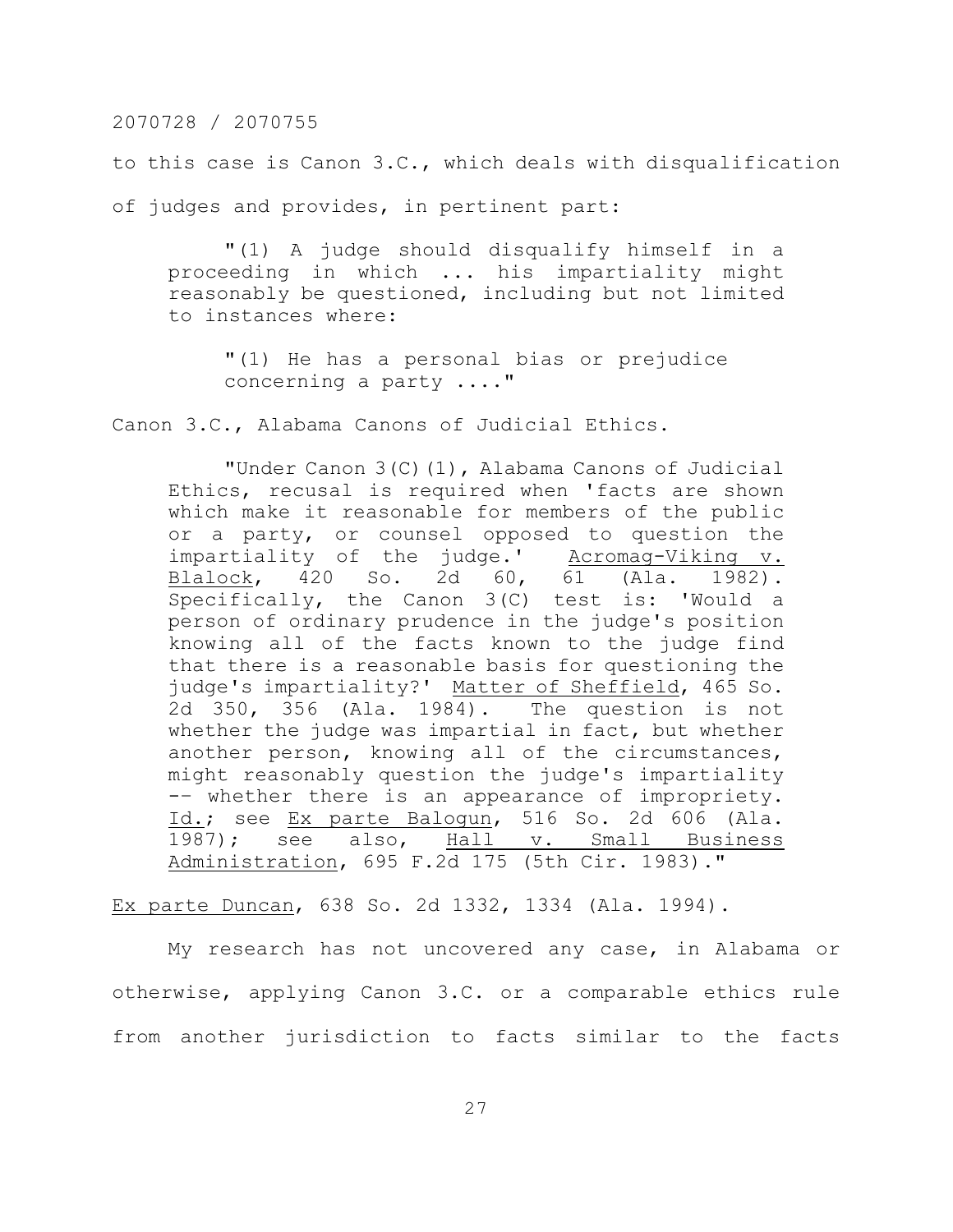present in this case. However, in Commonwealth v. Levanthal, 364 Mass. 718, 307 N.E.2d 839 (1974), a criminal defendant, six years after his conviction, moved for a new trial, asserting bias on the part of the trial judge; the defendant also moved the trial judge to disqualify himself. The trial judge denied the motion to disqualify and, after a hearing, denied the motion for a new trial. The defendant appealed. 364 Mass. at 718, 307 N.E.2d at 840.

On appeal, the Massachusetts Supreme Court affirmed. In reviewing the evidence, the court noted that, before the trial, the trial judge had disclosed his acquaintance with a prosecution witness to the defendant's lawyer. Although the defendant was not present for that discussion, the lawyer had shared that information with the defendant. No motion for disqualification was made at that time. 364 Mass. at 725, 307 N.E.2d at 843.

The Massachusetts Supreme Court also noted that, 35 years before the trial, the trial judge had written a letter recommending that the prosecution witness be admitted to the Massachusetts bar and that, later that same year, the trial judge had certified that the witness had attended a bar-review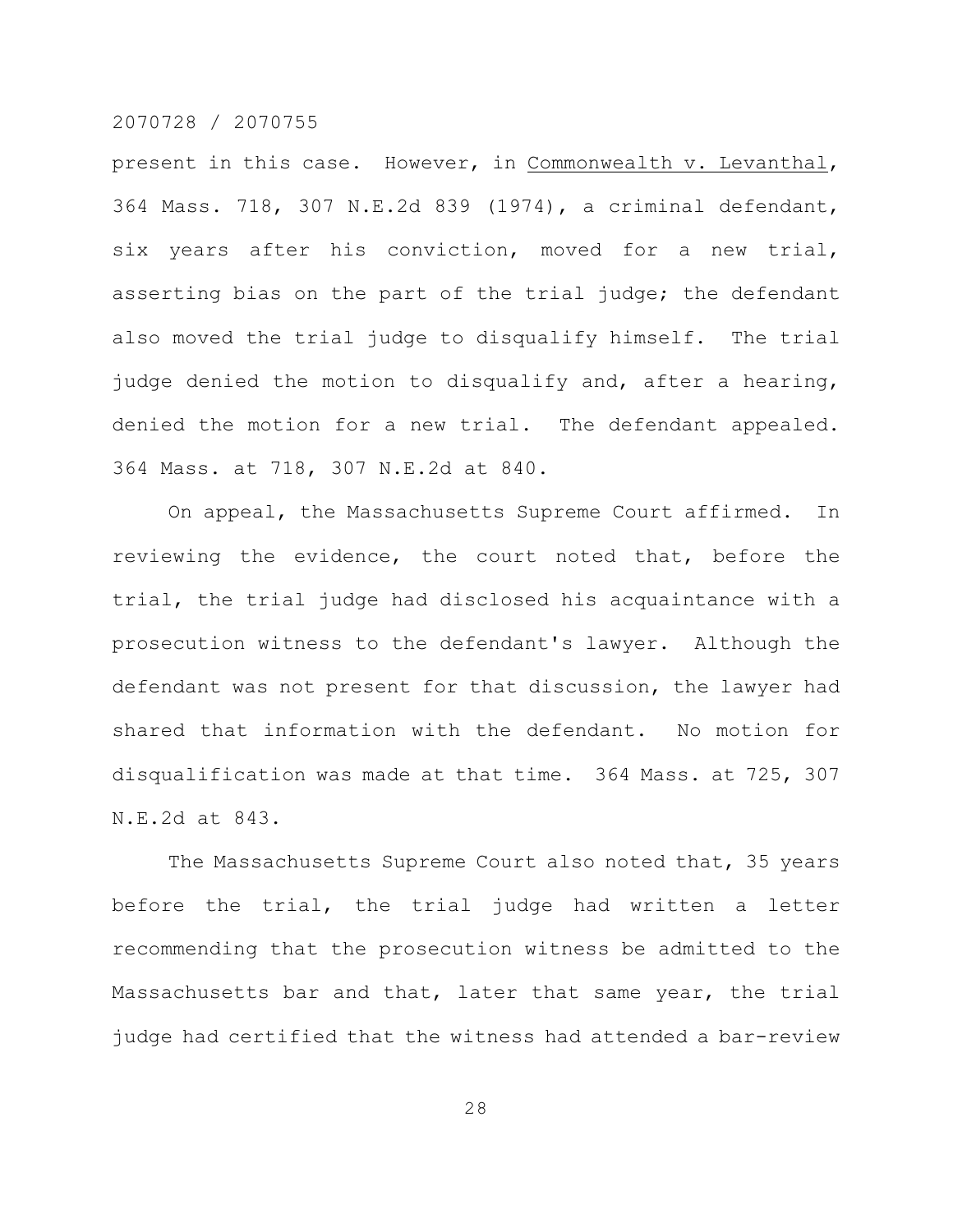course conducted by the trial judge. The trial judge had not disclosed those facts during the defendant's trial because he had not remembered that he had written the letter of recommendation or that he had signed the certificate of attendance on behalf of the witness. 364 Mass. at 724-25, 307 N.E.2d at 843.

In rejecting the claim that the judge's failure to disclose those facts had denied the defendant a fair trial, the Massachusetts Supreme Court stated:

"The judge was under no obligation to make any disclosure to counsel unless he thought his impartiality might reasonably be questioned. Perhaps out of an abundance of caution, he did raise the question of disqualification. He could not disclose what he did not remember. Counsel decided not to ask for disqualification, and the defendant apparently accepted that decision. The judge was not the trier of fact, and the transcript of [the witness's] testimony discloses no lack of impartiality. We think the argument that a forgotten thirty-five year old letter of recommendation changes the entire picture borders on the frivolous."

364 Mass. at 725-26, 307 N.E.2d at 844 (citation omitted). For those reasons, the Massachusetts Supreme Court affirmed the trial court's denial of the motion for a new trial and the denial of the motion to disqualify himself.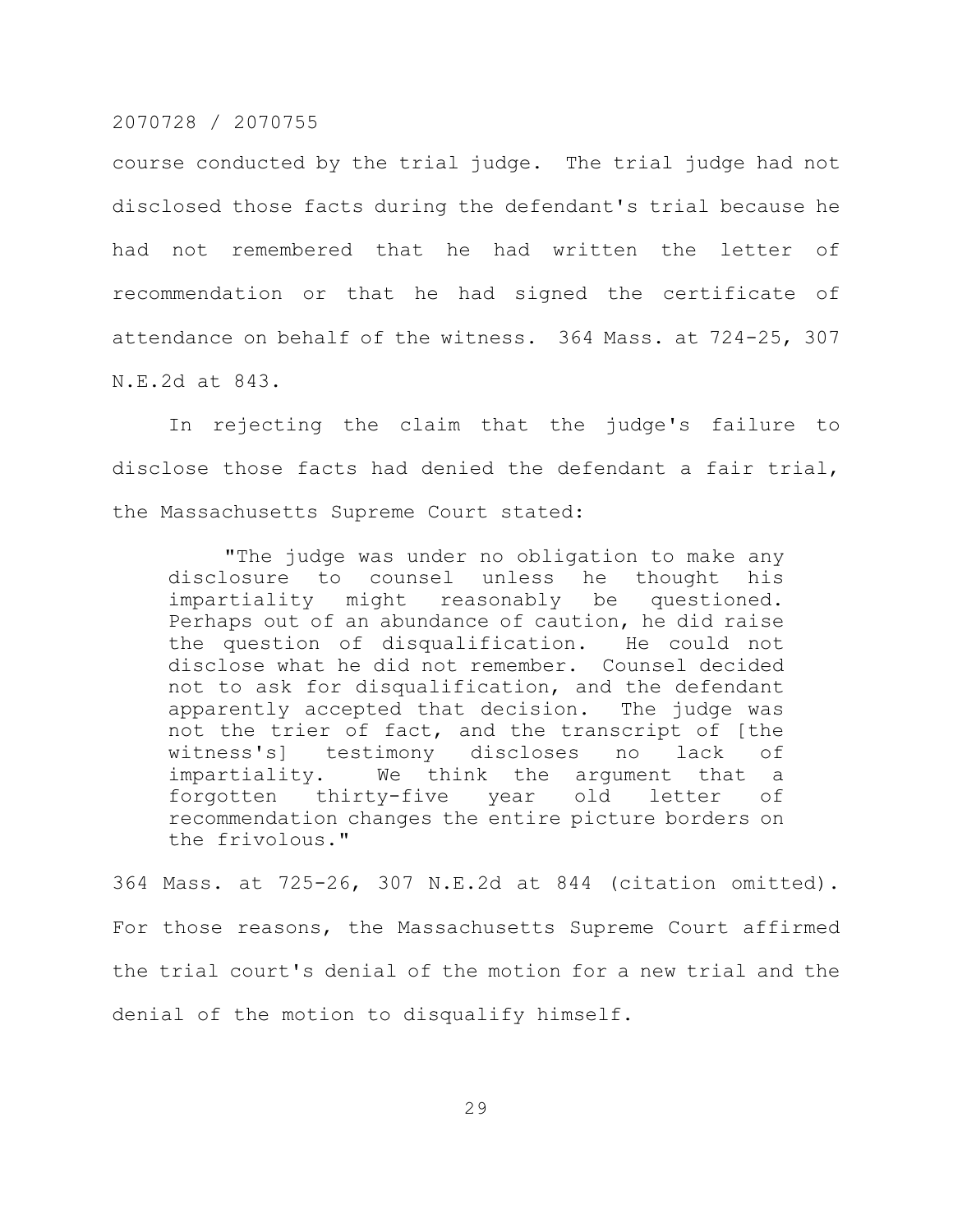The facts of Commonwealth v. Levanthal, supra, and this case are sufficiently distinct as to require a different result. In Commonwealth, the challenged relationship involved the judge and a witness, whereas, in this case, the challenged relationship involves a trial judge and a party. In Commonwealth, the jury was the trier of fact, whereas, in this case, the trial judge served as the sole trier of fact. Further, in Commonwealth, the letter of recommendation at issue had been signed 35 years earlier, whereas the affidavit in this case was only a few months old at the time Clayton filed his complaint. The letter in Commonwealth was based on the judge's brief student-teacher relationship with a bar applicant forged in a bar-review course, whereas, in this case, the judge acknowledged he had known Clayton for years in an extrajudicial capacity. In Commonwealth, the issues addressed in the trial judge's affidavit were completely unrelated to the issues presented at the defendant's trial, whereas, in this case, the statements addressed in the trial judge's affidavit –- Clayton's character and fitness to sit for the Alabama Bar –- potentially overlapped with the allegations made in Clayton's complaint -- whether Price's e-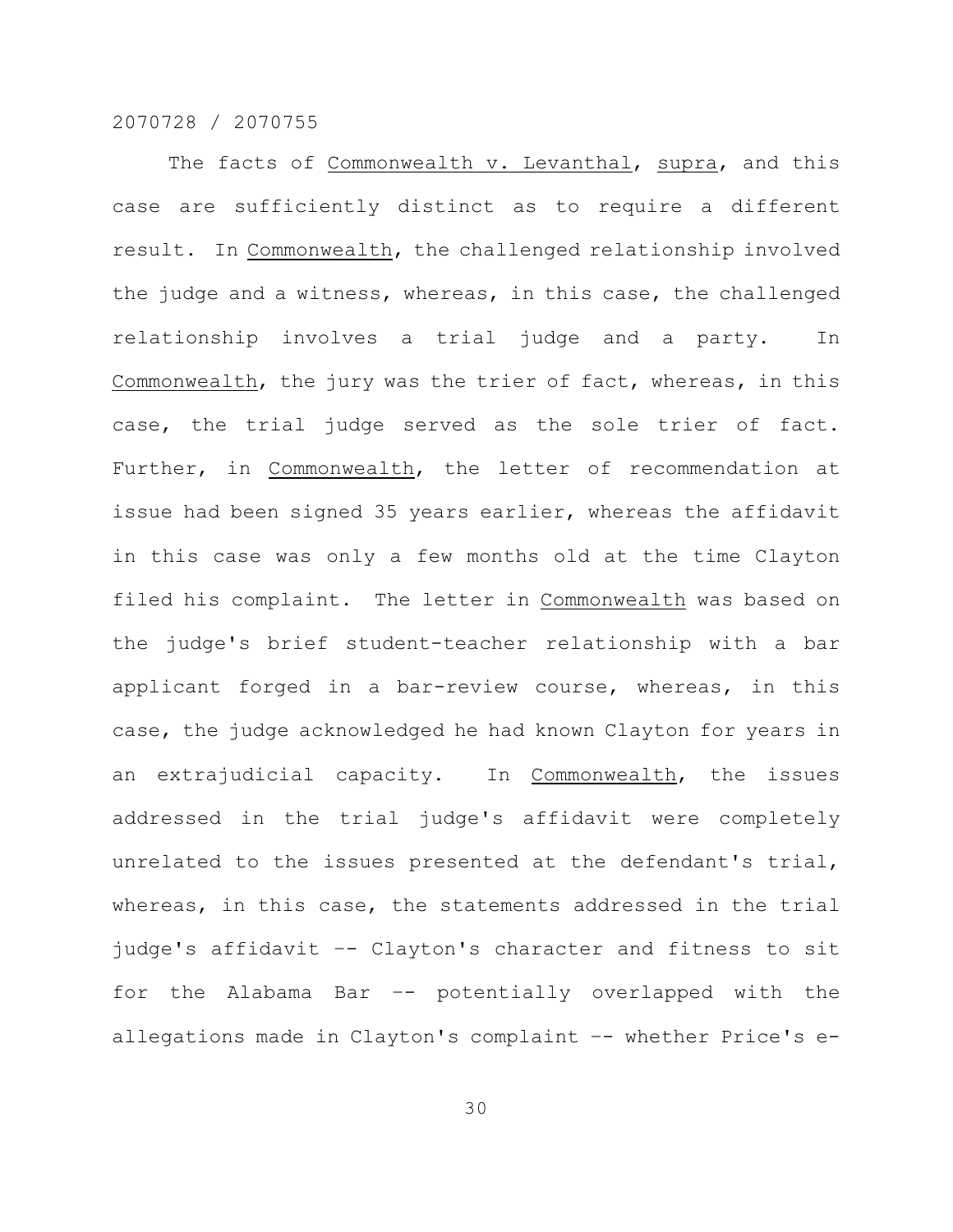mail message sent to the National Guard, to the law school, and to the Alabama Bar had defamed Clayton and damaged his chances of sitting for the Alabama Bar examination. Thus, the appearance of bias in this case was much stronger than that presented in Commonwealth, supra.

I find this case to be substantially similar to Acromag-Viking v. Blalock, 420 So. 2d 60 (Ala. 1982). In that case, Acromag-Viking, the plaintiff, produced evidence indicating that, at the time of the trial, the trial judge had been a member of the defendant's board of directors and presumably had a personal relationship with the defendant. 420 So. 2d at 61. Acromag-Viking filed a motion, pursuant to Rule 60(b)(6), Ala. R. Civ. P., requesting that the trial court vacate the judgment previously entered in favor of the defendant and requesting that the trial court grant a new trial. Acromag-Viking also sought the recusal of the trial judge. Id. The trial judge denied those motions, and Acromag-Viking appealed. Id.

On appeal, the Alabama Supreme Court reversed the trial court's judgment denying Acromag-Viking's motions, stating:

"The Alabama Court of Civil Appeals has held that recusal is required where facts are shown which make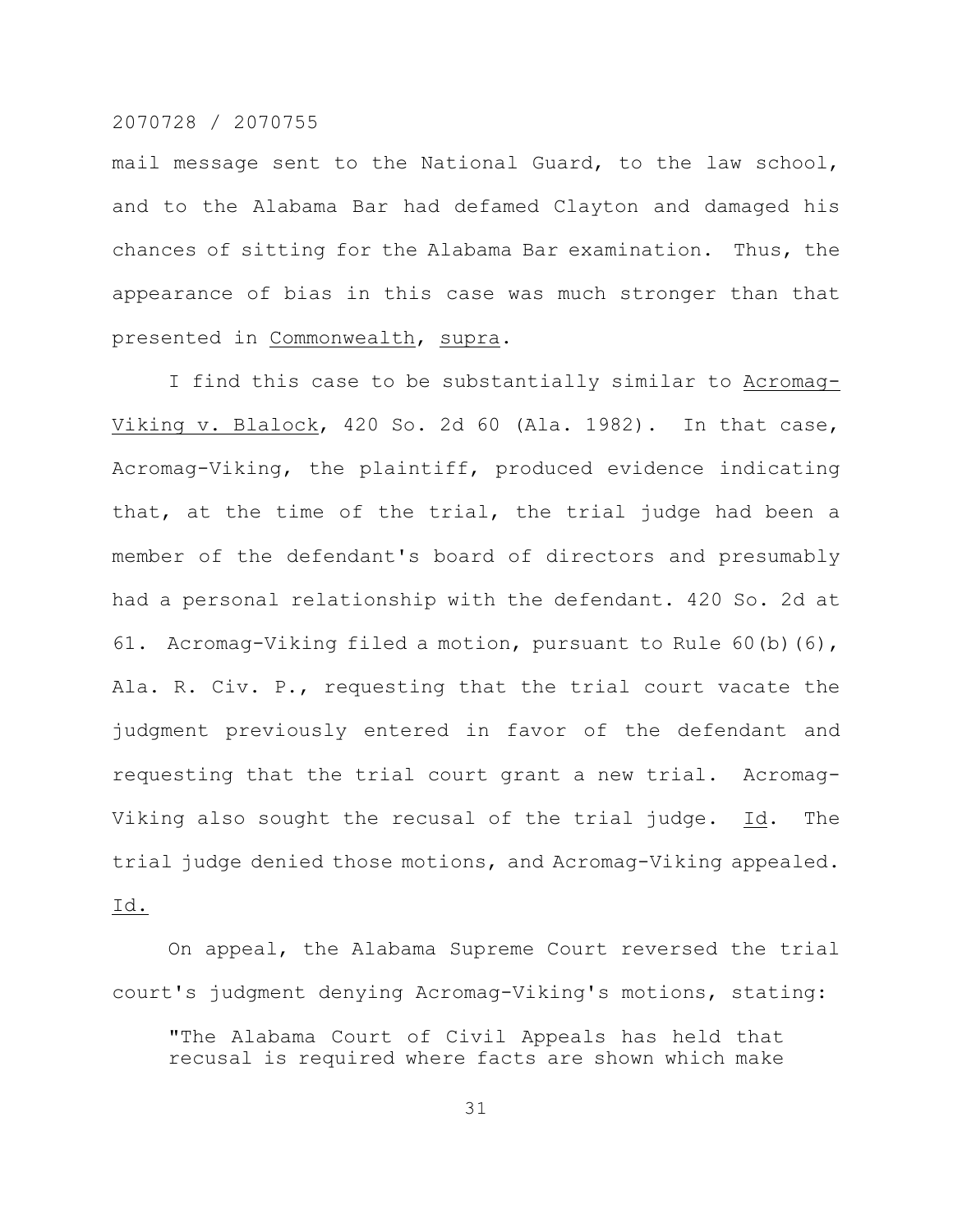it reasonable for members of the public, or a party, or counsel opposed to question the impartiality of the judge. Miller v. Miller, 385 So. 2d 54, 55 (Ala. Civ. App. 1980); Wallace v. Wallace, 352 So. 2d 1376, 1379 (Ala. Civ. App. 1977). ...

"... In view of the facts of this case, the trial judge's failure to recuse himself constitutes an 'exceptional circumstance,' Textron, Inc. v. Whitfield, 380 So. 2d [259,] at 260 [(Ala. 1979)], justifying Acromag's 60(b)(6) request. Therefore, the trial judge's failure to grant Acromag's motion is, in this instance, an abuse of discretion.

"Because this case was heard without a jury, the trial judge was required to exercise fair and impartial judgment in determining whether Marketing was actually a corporation. The Court concludes from the facts presented that there were substantial facts for Acromag to question the trial judge's impartiality. Therefore, we rule that the trial judge committed reversible error in failing to recuse himself, and we remand this case for a new trial."

# Acromag-Viking v. Blalock, 420 So. 2d at 61-62.

As in Acromag-Viking, Clayton's claims against Price in the underlying trial were heard without a jury. As a result, the trial judge was required to determine, in the exercise of fair and impartial judgment, whether Price's alleged actions constituted, among other things, defamation and, as a result, damaged Clayton's reputation. A reasonable inference to be drawn from the trial transcript is that, at trial, the parties questioned whether Clayton had been required to unnecessarily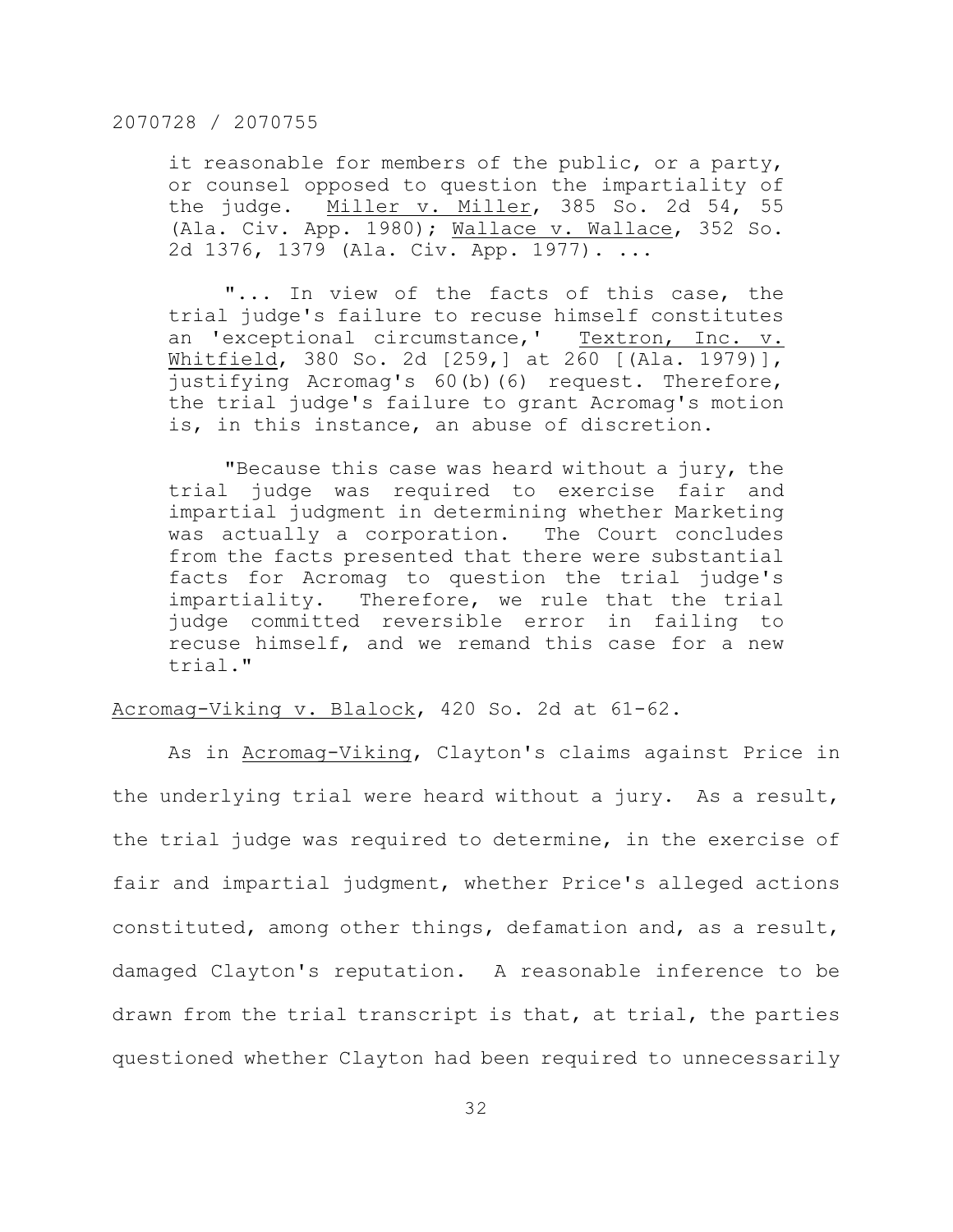appear before the Alabama Bar's Character and Fitness Committee as a result of Price's alleged actions.

Also like in Acromag-Viking, Price presented evidence tending to indicate that the trial judge and Clayton had a long-standing and favorable relationship at the time the complaint was filed. According to the judge's sworn affidavit, he had known Clayton for years at the time he filed that affidavit, and he recommended Clayton "wholeheartedly" for admission to the Alabama Bar. A reasonable person could question the impartiality of the trial judge based on the contents of the trial judge's affidavit, the date of its execution, the date of the trial, and the issues considered at trial.

Further, the trial judge's stated reason that he did not remember signing the affidavit for Clayton did not present a valid basis for denying Price's Rule 60(b) motion. Presumably, by stating that he did not recall the affidavit, the trial judge intended to convey that he did not have a close personal relationship with Clayton or that the relationship did not influence his decisions during the trial. However, "'[t]he question is not whether the judge was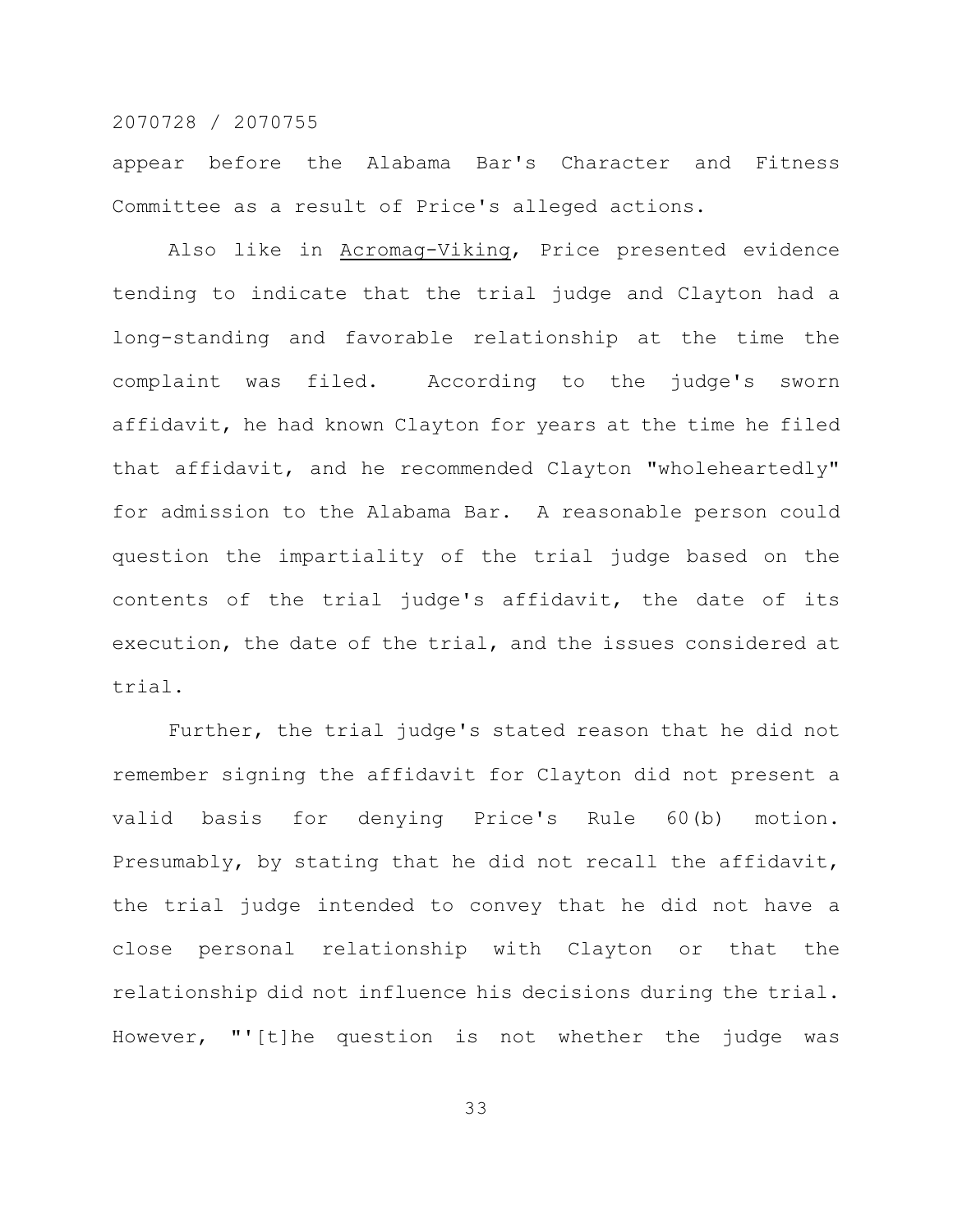impartial in fact, but whether another person, knowing all of the circumstances, might reasonably question the judge's impartiality -- whether there is an appearance of impropriety.'" Ex parte City of Dothan Pers. Bd., 831 So. 2d 1, 5-6 (Ala. 2002) (quoting Ex parte Duncan, 638 So. 2d at 1334). Thus, the mere fact that the trial judge did not recall the affidavit is irrelevant to the ultimate determination of whether he should have recused himself.

That said, a party cannot proceed with a trial with full knowledge of a basis for recusal and then file a motion seeking the recusal of the judge and to vacate an adverse judgment. See Jones v. Kassouf & Co., 949 So. 2d 136 (Ala. 2006) (Parker, J., statement of nonrecusal). The main opinion essentially concludes that Price did exactly that, and that, therefore, his Rule 60(b) motion was filed untimely.

I cannot, however, agree with the conclusion that Price had knowledge of the affidavit before February 2008. In his motion, Price, who was acting pro se, indicated that he first obtained knowledge of the affidavit when he was preparing his application for a rehearing to this court in February 2008. Because procedural facts may be established by an attorney's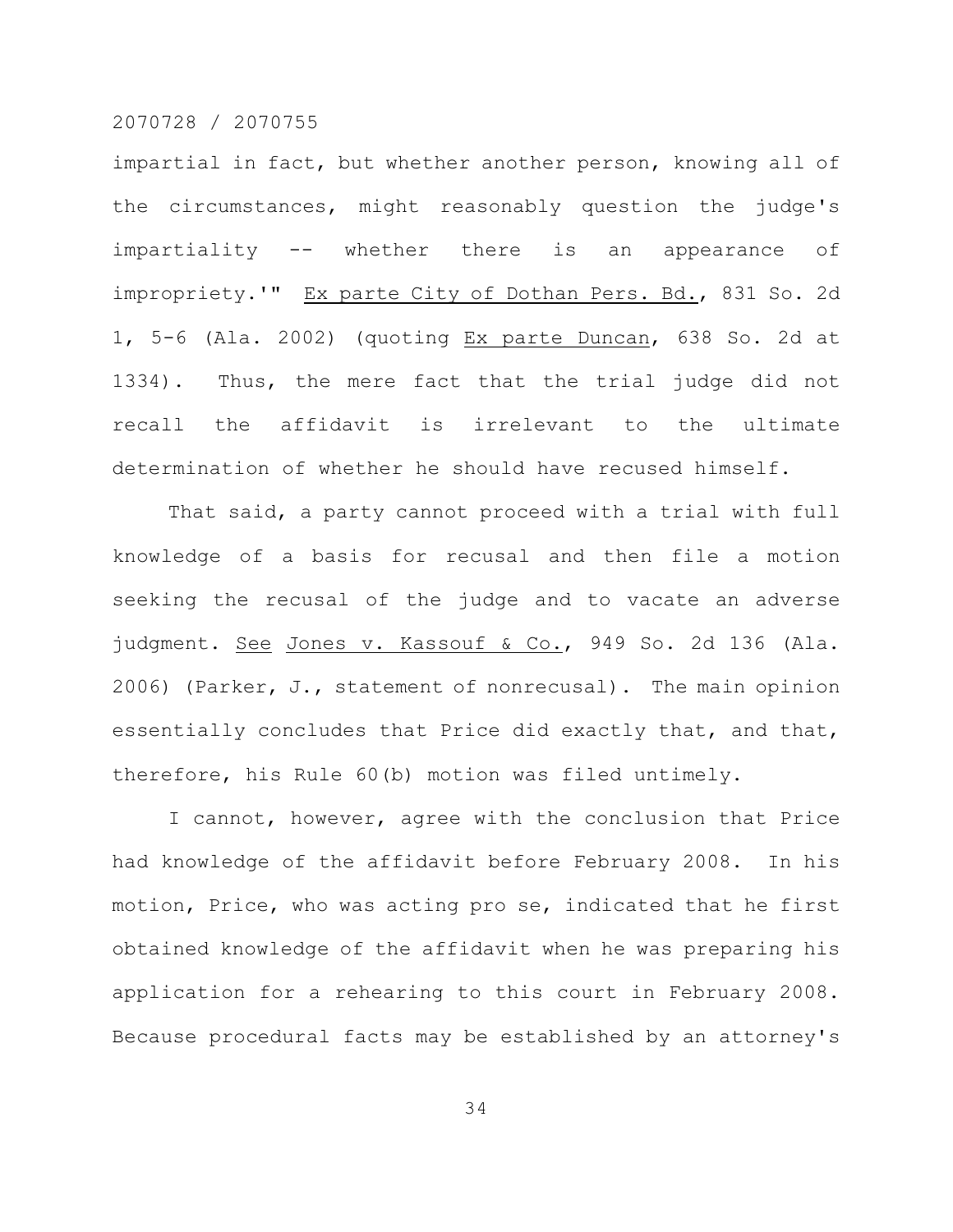statement in a signed motion, see Oliver v. Townsend, 534 So. 2d 1038, 1042 (Ala. 1988), and pro se litigants are subject to the same procedural rules as attorneys, Papaspiros v. Southeast General Contractors, Inc., 982 So. 2d 1099, 1104 (Ala. Civ. App. 2007), Price's statement constitutes sufficient evidence of when he acquired knowledge of the affidavit.

Although Clayton did not file any response to Price's motion and did not dispute the factual assertions contained therein, the main opinion concludes that, in fact, Price had knowledge of the affidavit much sooner. To reach that conclusion, the main opinion points out that Price's attorney obtained Clayton's application to the bar in the underlying action. Although the record from the appeal of the underlying judgment does not affirmatively demonstrate that the trial judge's September 14, 1999, affidavit was included in the bar application produced to Price, the main opinion infers from various statements in that record that the trial judge's affidavit must have been attached to it. However, that inference is unreasonable given that at no point in the record do the parties refer in any manner to the affidavit of the